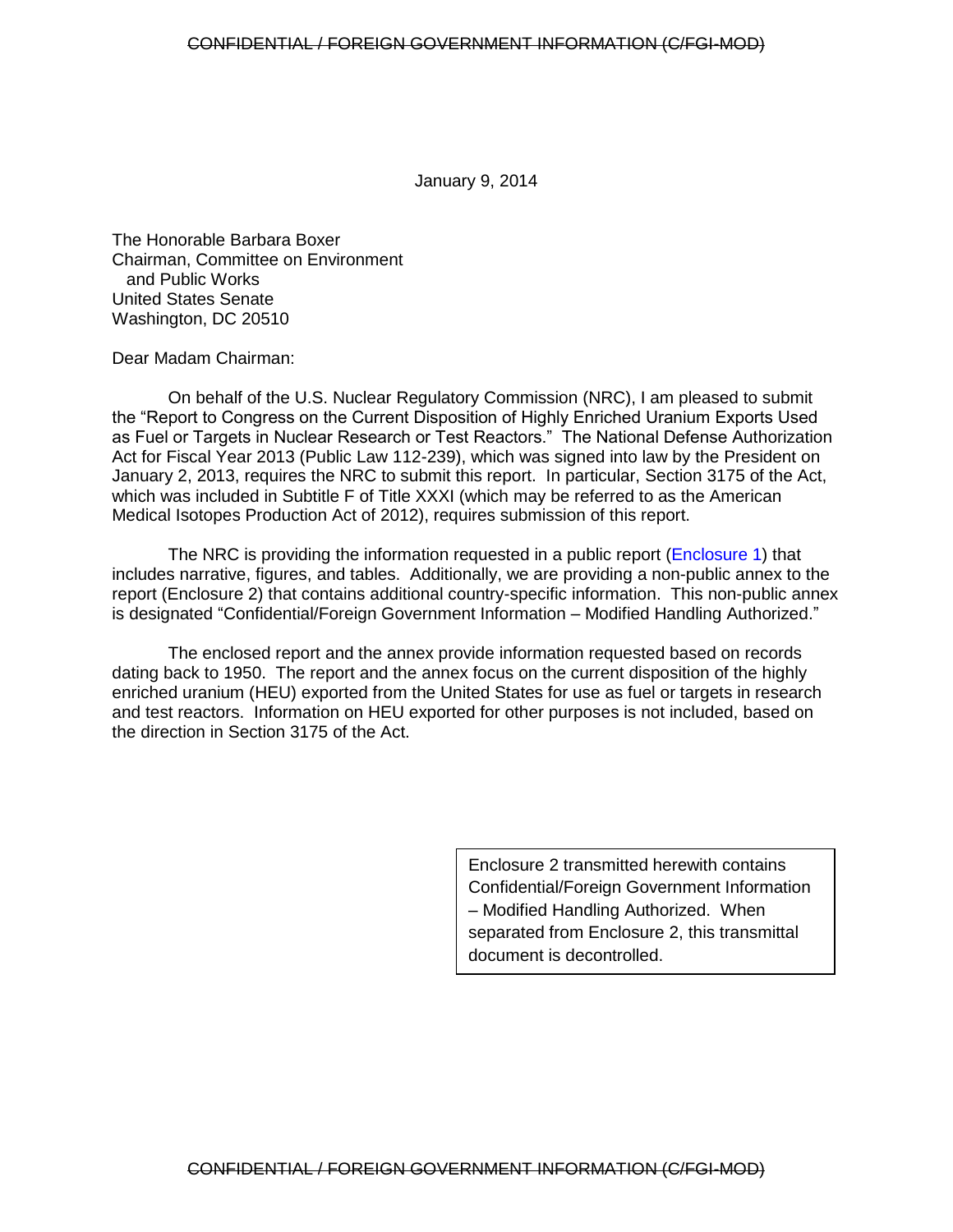#### -2-

This report and the annex build on the January 1993 report that the NRC submitted to Congress on the disposition of HEU exports, as required by Section 903(b) of the Energy Policy Act of 1992. The NRC consulted with other relevant agencies in the development of the enclosed report and the annex.

Please do not hesitate to contact me if you need additional information.

Sincerely,

## **/RA/**

Allison M. Macfarlane

Enclosures:

1. [Publically Available Report](#page-4-0)

2. Non-Public Annex

cc: Senator David Vitter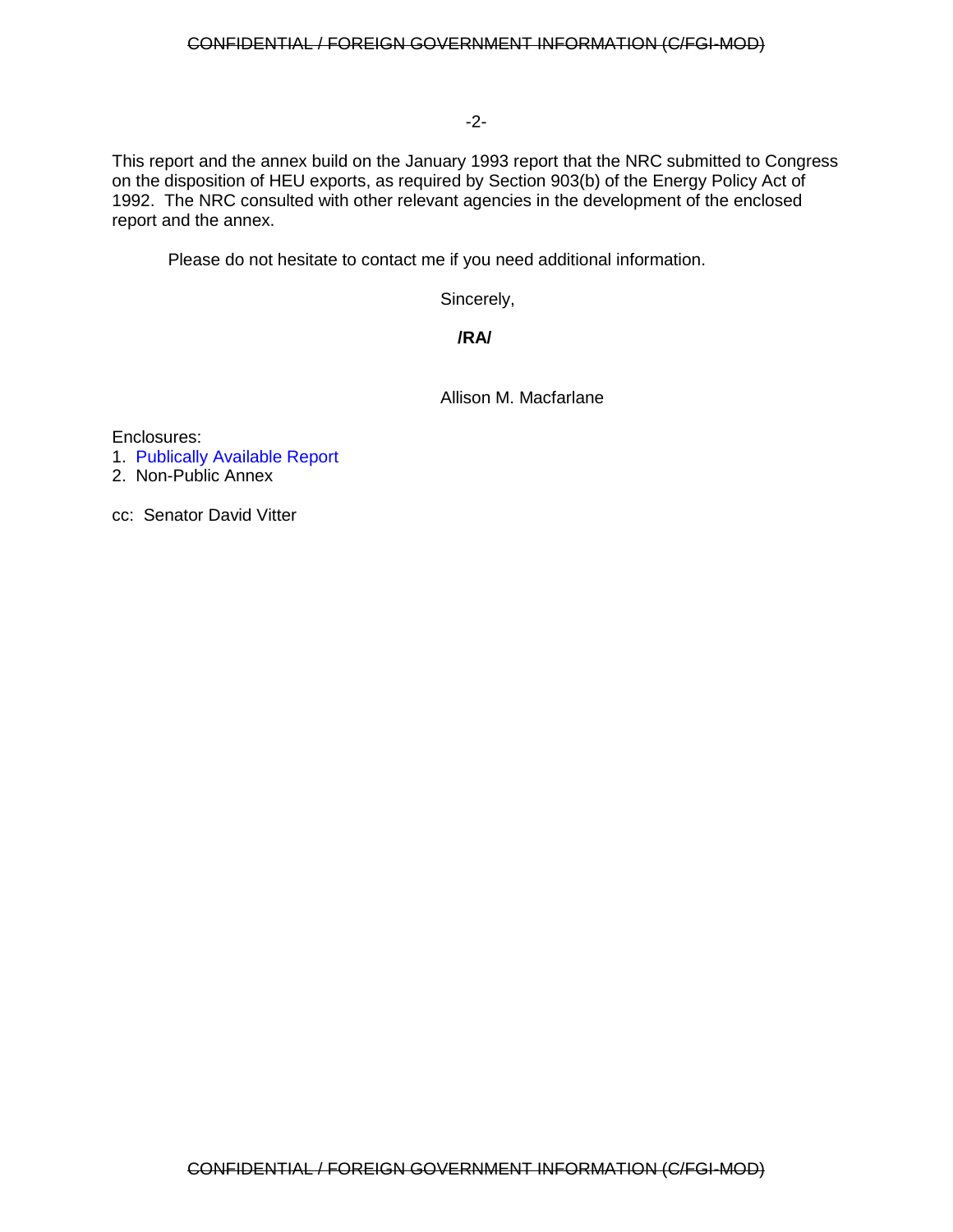Identical letter sent to:

The Honorable Barbara Boxer Chairman, Committee on Environment and Public Works United States Senate Washington, DC 20510 cc: Senator David Vitter

The Honorable John Boehner Speaker of the House of Representatives Washington, DC 20515

The Honorable Joseph R. Biden, Jr. President of the Senate Washington, DC 20510

The Honorable Thomas R. Carper Chairman, Subcommittee on Clean Air and Nuclear Safety Committee on Environment and Public Works United States Senate Washington, DC 20510 cc: Senator Jeff Sessions

The Honorable Fred Upton Chairman, Committee on Energy and Commerce United States House of Representatives Washington, DC 20515 cc: Representative Henry A. Waxman

The Honorable Edward Whitfield Chairman, Subcommittee on Energy and Power Committee on Energy and Commerce United States House of Representatives Washington, DC 20515 cc: Representative Bobby L. Rush

The Honorable John Shimkus Chairman, Subcommittee on Environment and the Economy Committee on Energy and Commerce United States House of Representatives Washington, DC 20515 cc: Representative Paul Tonko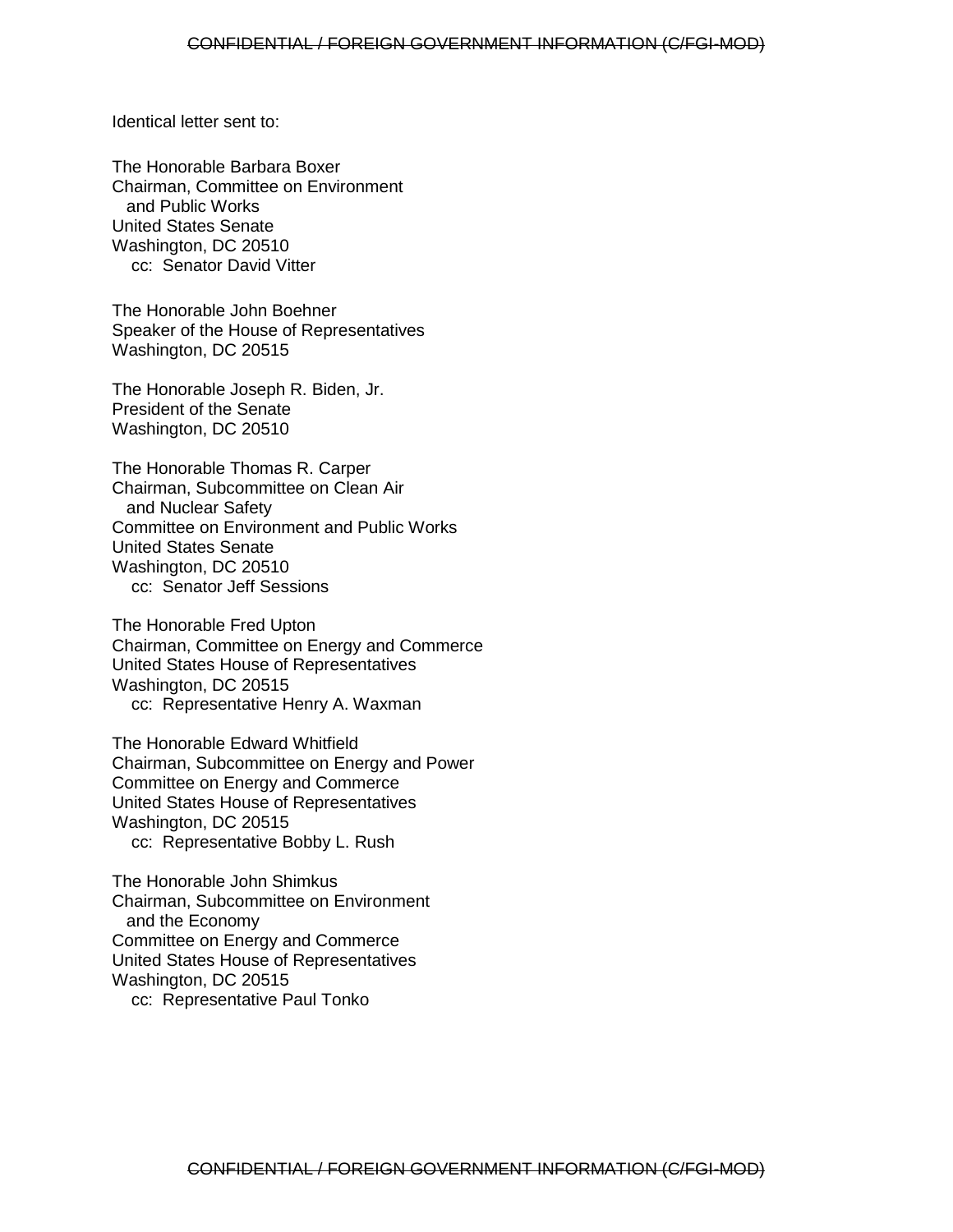The Honorable Mike Simpson Chairman, Subcommittee on Energy and Water Development Committee on Appropriations United States House of Representatives Washington, DC 20515 cc: Representative Marcy Kaptur

The Honorable Dianne Feinstein Chairman, Subcommittee on Energy and Water Development Committee on Appropriations United States Senate Washington, DC 20510 cc: Senator Lamar Alexander

The Honorable Carl Levin Chairman, Committee on Armed Services United States Senate Washington, DC 20510 cc: Senator James Inhofe

The Honorable Buck McKeon Chairman, Committee on Armed Services United States House of Representatives Washington, DC 20515 cc: Representative Adam Smith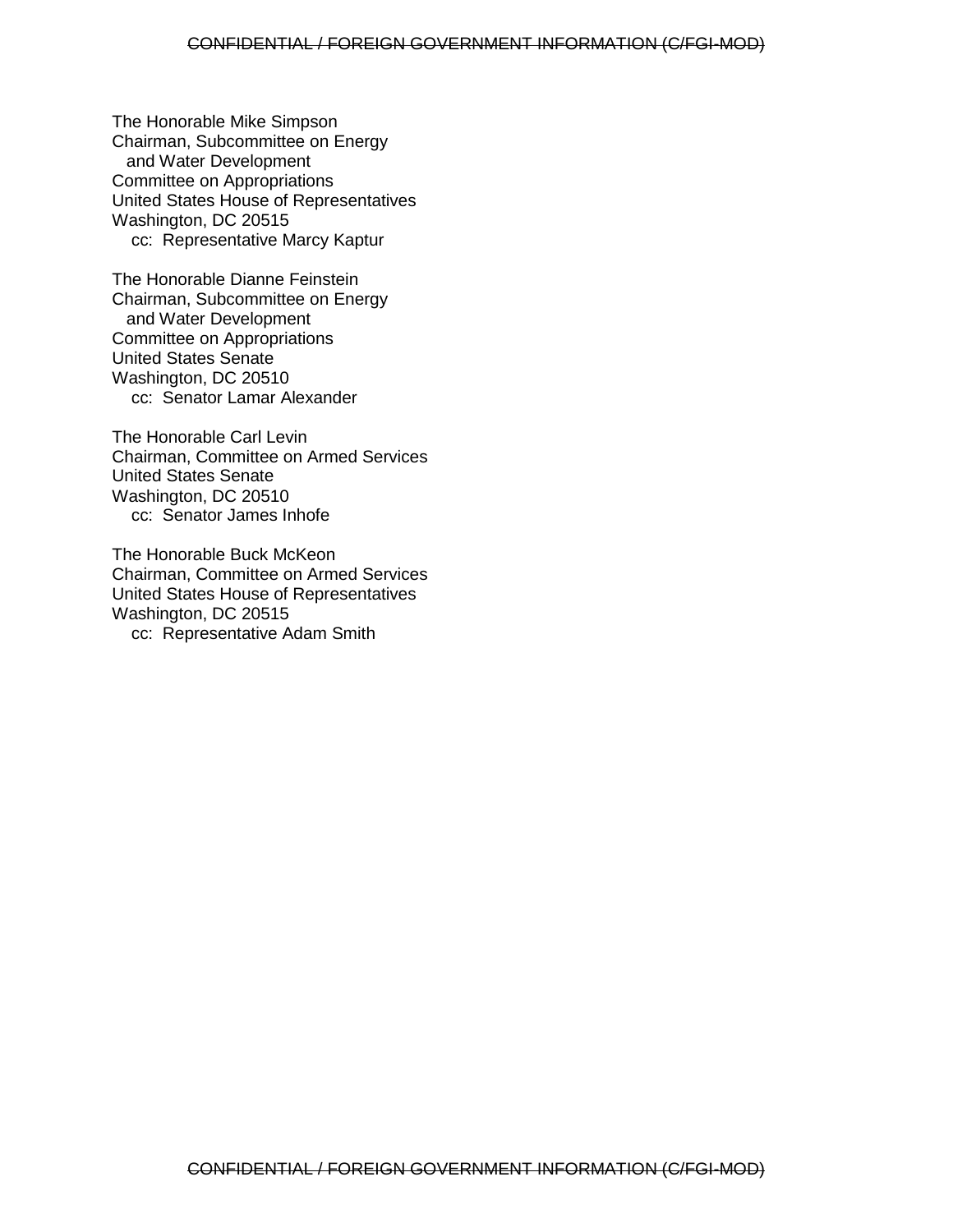## UNCLASSIFIED

# <span id="page-4-0"></span>**United States Nuclear Regulatory Commission Report to Congress on the Current Disposition of Highly Enriched Uranium Exports Used as Fuel or Targets in Nuclear Research or Test Reactors**

## **INTRODUCTION**

 $\overline{a}$ 

This report has been prepared in response to the National Defense Authorization Act for Fiscal Year 2013 (Public Law 112-239) (NDAA 2013), which was signed into law by President Obama on January 2, 2013. Specifically, Title XXXI, Subtitle F of the NDAA 2013 contains the American Medical Isotopes Production Act of 2012, which, in Section 3175, "Report on Disposition of Exports," requires the following:

Not later than 1 year after the date of the enactment of this Act, the Chairman of the Nuclear Regulatory Commission, after consulting with other relevant agencies, shall submit to the Congress a report detailing the current disposition of previous United States exports of highly enriched uranium used as fuel or targets in a nuclear research or test reactor, including—

- (1) their location;
- (2) whether they are irradiated;
- (3) whether they have been used for the purpose stated in their export license;
- (4) whether they have been used for an alternative purpose and, if so, whether such alternative purpose has been explicitly approved by the Commission;
- (5) the year of export, and reimportation, if applicable;
- (6) their current physical and chemical forms; and
- (7) whether they are being stored in a manner which adequately protects against theft and unauthorized access.

This Nuclear Regulatory Commission (NRC) report provides the information requested based on available records from various sources dating back to 1950. It also includes background information describing key features of the legal and institutional framework governing United States (U.S.) exports of highly enriched uranium (HEU) and indicates how some of the features have changed over the years.<sup>1</sup> The report focuses on the current disposition of the HEU exported from the United States for use as fuel or targets in research and test reactors (RTRs). Information on HEU exported for purposes other than use as fuel or targets in RTRs is not included in this report based on the direction in Section 3175 of the NDAA 2013.

The NRC staff compiled the information in this report by analyzing data from various sources including the U.S. national database for tracking movements of nuclear materials from and to facilities within the United States known as the Nuclear Materials Management and Safeguards System (NMMSS) database, export license records, reports by and technical discussions with staff from the National Nuclear Security Administration's (NNSA) Global Threat Reduction

 $1$  HEU is defined as uranium enriched to 20 percent or more in the isotope uranium-235. Low Enriched Uranium (LEU) is defined as uranium enriched to less than 20 percent in the isotope uranium-235.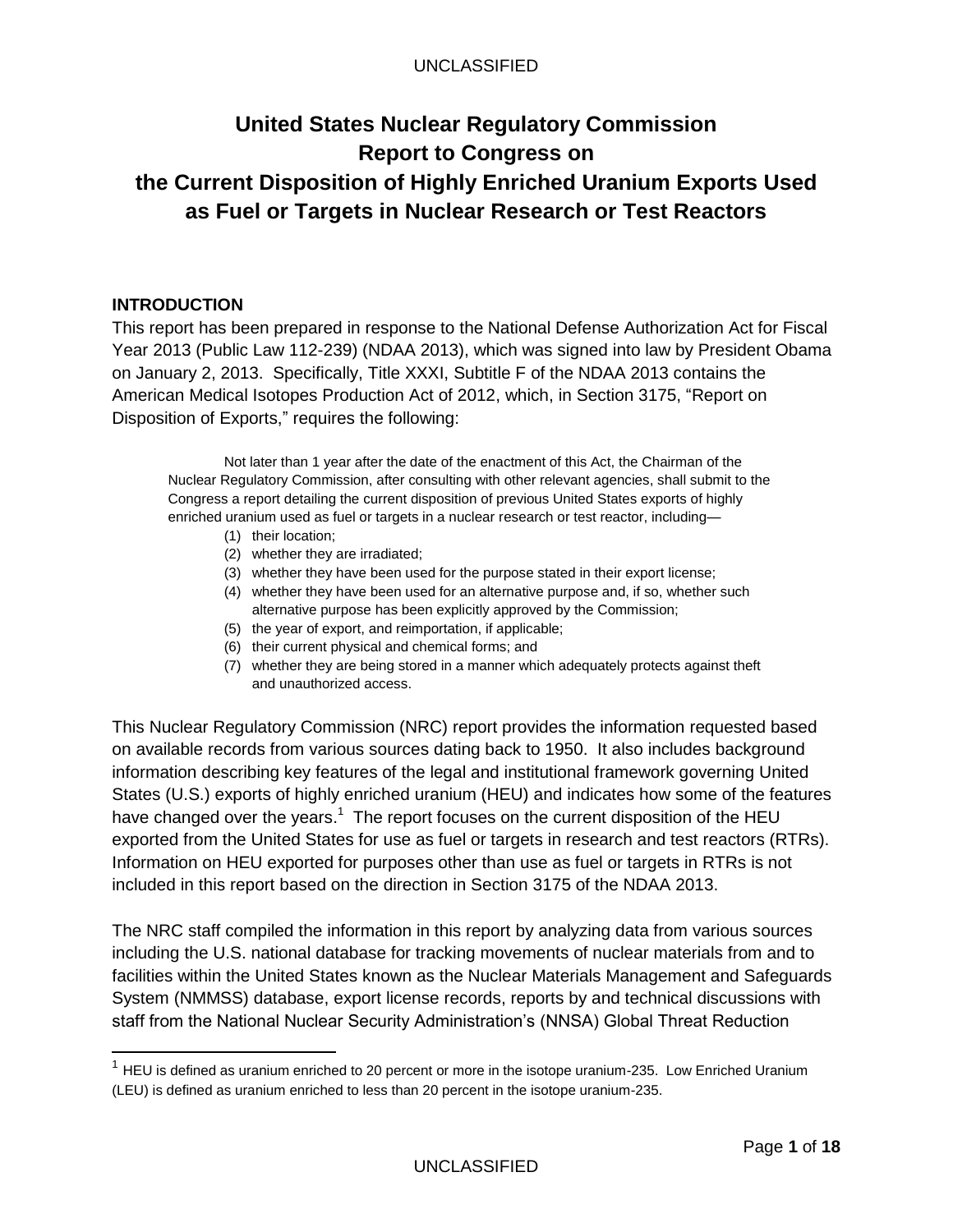Initiative (NNSA/GTRI), U.S. interagency bilateral physical protection visit reports, and other public and non-public sources. This report builds on the NRC's January 1993 report to Congress on the disposition of previous HEU exports.<sup>2</sup> The NRC staff also consulted with the Department of Energy (DOE), the Department of State (DOS), and other relevant agencies on the content of this report.

The report provides information about U.S. HEU exports and imports, as it is recorded in the NMMSS database, through December 31, 2012. $3$  Depending on the dates of the other sources with which the NMMSS data was compared and analyzed, certain information about HEU locations, material forms, and adequacy of physical protection measures can be either more or less current than December 31, 2012. In all cases, the staff used the best available information.

## **SUMMARY OF FINDINGS**

Since 1957, records indicate that the United States has exported a total of approximately 22,600 kilograms (kg) of HEU for use as fuel or targets in RTRs to a total of 35 countries either directly (to 32 countries) or indirectly (to an additional three countries) as a result of re-transfers between those countries (see Table 1). The records indicate that approximately 6,100 kg of that U.S.-supplied HEU presently remains in 20 countries, with 95 percent of that material located in five of those countries. Many of the 20 countries have converted their RTRs from HEU to low enriched uranium (LEU) fuel or have committed to doing so in the future.

The remaining 15 countries of the 35 countries that received U.S. exports of HEU for use as fuel or targets in RTRs no longer possess any U.S.-supplied HEU for these purposes and have either converted facilities to LEU or have shut down the facilities that required HEU. The records also indicate that since 1957, approximately 7,700 kg of HEU has been returned to the United States primarily as irradiated fuel. Additional information on individual countries and the current disposition of HEU is designated Confidential/Foreign Government Information – Modified Handling Authorized and is presented in a separate, non-public Annex to this report.

Available information indicates that more than 4,300 kg of the U.S. HEU has been eliminated by down-blending to LEU; approximately 500 kg of HEU has been eliminated in highly-dilute processing waste; and at least 2,400 kg of HEU has been destroyed (burned up) through irradiation in RTRs. As of the issuance of this report, the NRC staff was not able to definitively reconcile records for approximately 1,600 kg of HEU that was exported by the United States. As discussed in the HEU data uncertainty section of this report, the reconciliation effort is challenging due to a variety of different factors, including the lack of historical records from all of

THE NRC submitted the 1993 report in response to Section 903(b) of the Energy Policy Act of 1992. That report<br>The NRC submitted the 1993 report in response to Section 903(b) of the Energy Policy Act of 1992. That report addressed only the first four items listed in Section 3175 of the NDAA 2013. In addition, the 1993 report covered all HEU exports, not only HEU exports used as fuel or targets in RTRs.<br><sup>3</sup> The NRC staff chose the cut-off date for NMMSS data to coincide with the date of enactment of the NDAA 2013 and

with the close of a quarterly regulatory reporting period that would be completely reviewed and reconciled in time for the staff to include in this report.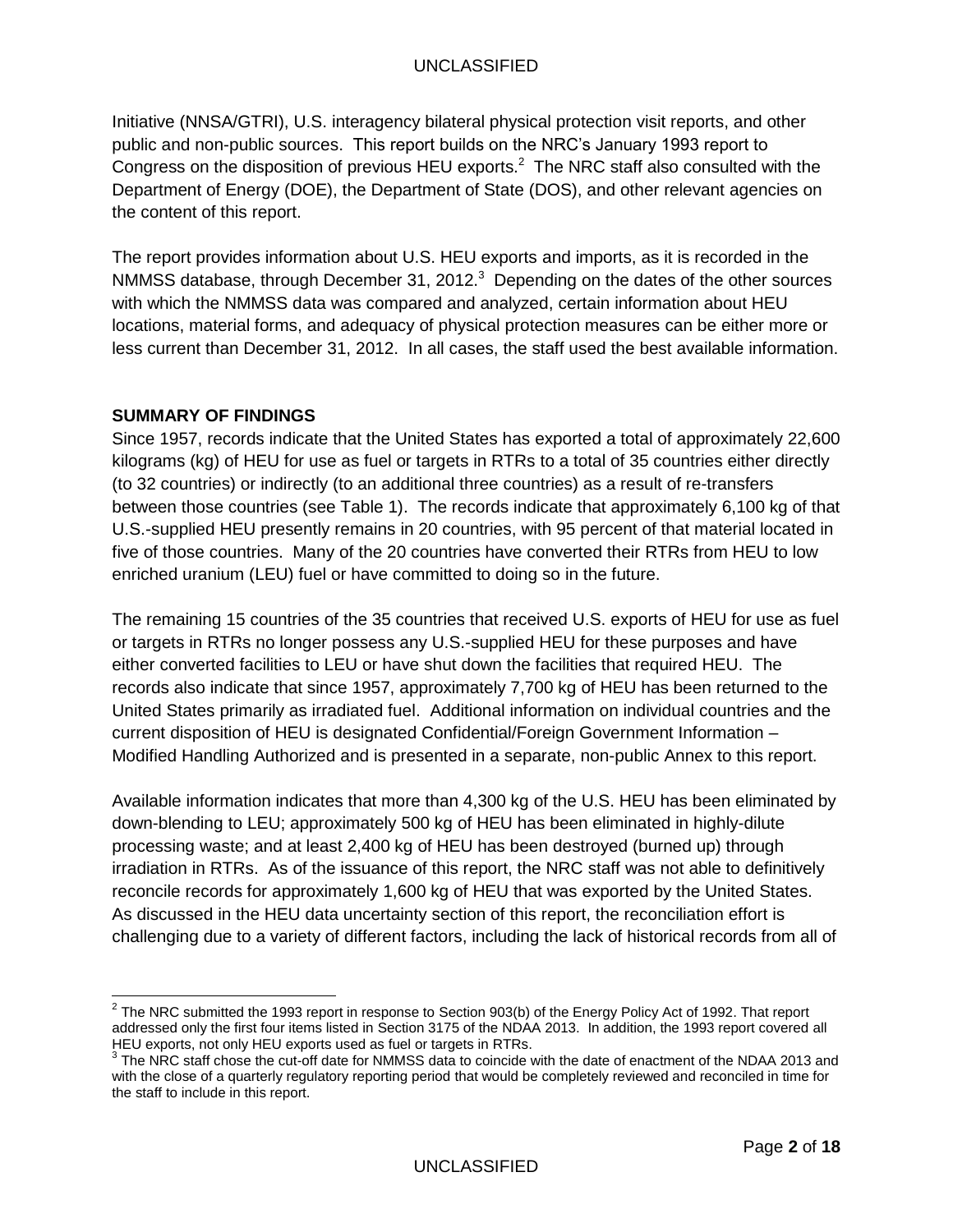the foreign countries, as well as the inherent accounting and other uncertainties associated with the overall HEU RTR fuel cycle and medical isotope processing operations.

The reconciliation challenge is considerably less severe for more recent HEU exports. Starting in the 1980s, based on the guidance provided in the NRC's 1982 HEU policy statement, license applicants started obtaining and including more detailed information in export license applications.<sup>4</sup> Over the years, the information provided has become increasingly more detailed and important to the licensing process. Currently, non-public checklists, which are reviewed and confirmed by U.S. Government technical experts, contain highly detailed information about application HEU inventories, production requirements and schedules, and waste and scrap streams and other information. This information greatly increases the transparency of the disposition of contemporary U.S. HEU exports.

The U.S. Government, led by the National Security Staff, DOE, and DOS, has intensified efforts and achieved significant successes over the last several years to further enhance global commitments to minimize the use of HEU for fuel or targets in RTRs. In this context and consistent with the other provisions of the NDAA 2013 concerning medical isotopes production, the U.S. Government continues to engage with other foreign governments to convert existing facilities to LEU fuel and targets, prioritize returns of HEU to the United States, and reconcile historical record-keeping discrepancies to the extent possible. The NRC strongly supports and appreciates the sensitive nature of these ongoing efforts with foreign counterparts. The NRC staff has neither any evidence to suggest nor any reason to believe that any U.S.-exported HEU has been stolen from a foreign facility or diverted to non-peaceful uses.

## **BRIEF OVERVIEW OF LEGAL AND INSTITUTIONAL FRAMEWORK GOVERNING U.S. EXPORTS OF HEU**

Following President Dwight D. Eisenhower's "Atoms for Peace" speech to the United Nations General Assembly on December 8, 1953, the Congress amended the Atomic Energy Act of 1946 by replacing it with the Atomic Energy Act of 1954 (AEA) to establish the legal framework for developing the U.S. civilian nuclear industry and promoting cooperation with other countries in the peaceful uses of nuclear energy under appropriate controls to protect public health, safety, and U.S. common defense and security.

The U.S. Government recognized from the outset of Atoms for Peace that in a world with increasing numbers of nuclear suppliers and recipients, the only acceptable and credible long-term approach to protect global security interests required the establishment of an effective, independent safeguards verification system administered by an international organization of broad membership and strong collective purpose. The U.S. Government strongly promoted the development and implementation of the International Atomic Energy Agency (IAEA) safeguards verification system to, among other things, avoid reliance on a series

<sup>&</sup>lt;sup>4</sup> "Statement of Policy on the Use of HEU in Research Reactors" (47 Fed. Reg. 37,007, published August 24, 1982, U.S. NRC)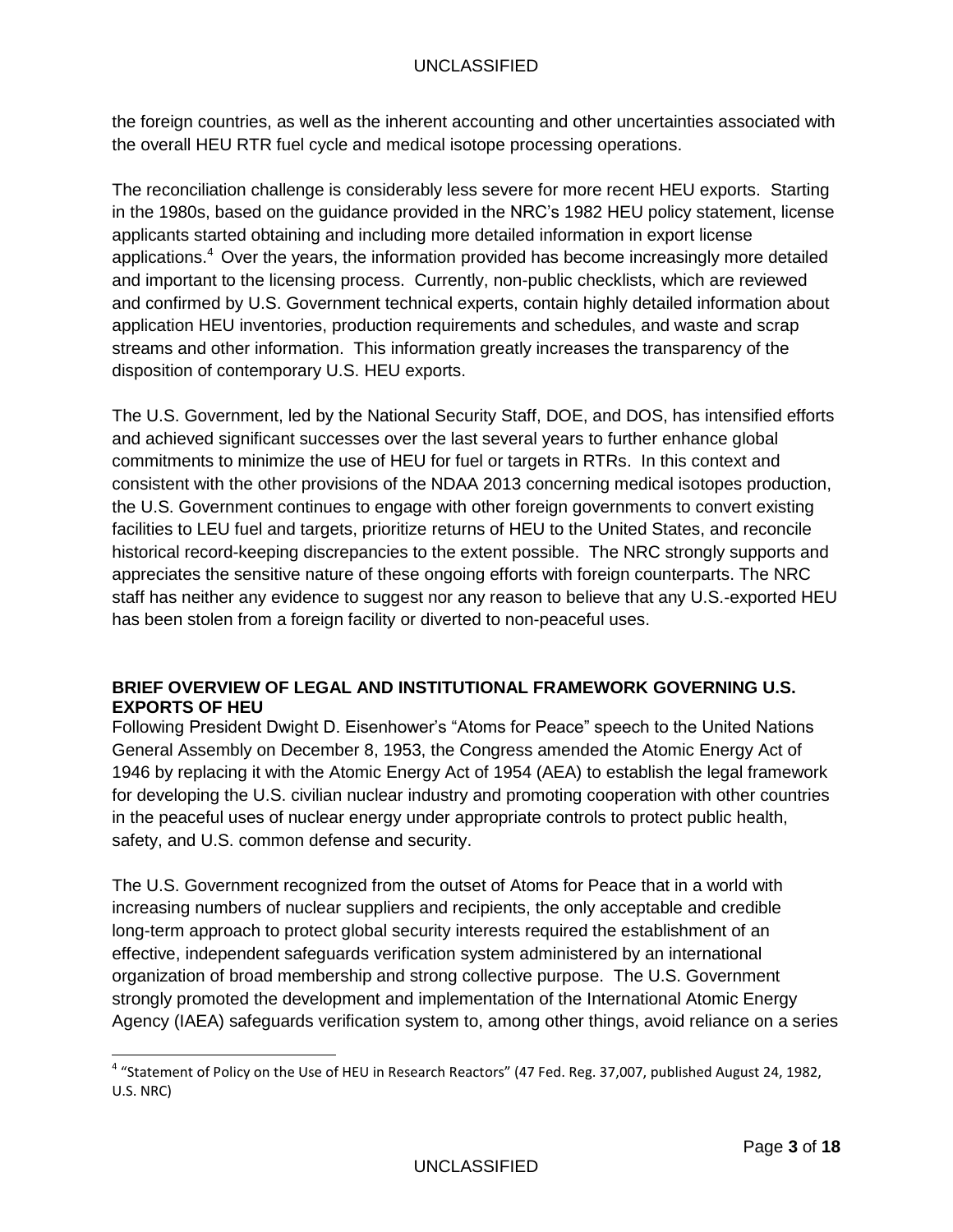of overlapping, duplicative bilateral safeguards applied by competing individual suppliers. Sovereign national authorities would establish requirements for and oversee facility operator compliance in protecting public health, safety, and security within their territories and the IAEA would independently monitor and inspect facilities and materials to verify peaceful use commitments. Supplier countries agreed to respect the sovereignty of their trading partners to manage and control the nuclear facilities and materials in their legal jurisdictions.

## *Agreements for Peaceful Nuclear Cooperation*

Peaceful nuclear cooperation agreements, also known as "123" agreements, named for §123 of the AEA, are a cornerstone and a precondition of exports of U.S. nuclear materials. Presently, the United States has bilateral 123 agreements with 20 individual countries, with the European Atomic Energy Community (EURATOM)<sup>5</sup>, the IAEA<sup>6</sup>, and Taiwan<sup>7</sup>. The scope and content of bilateral peaceful nuclear cooperation agreements have evolved quite significantly since the 1950s, especially as the key instruments of the nuclear nonproliferation regime – IAEA safeguards and the Treaty on the Non-Proliferation of Nuclear Weapons (NPT) – took shape. They have also evolved as a result of technological progress in the nuclear field, as well as changes to U.S. statutory requirements, including in particular enactment of the Nuclear Non-Proliferation Act of 1978 (NNPA).

Certain fundamental precepts in U.S. peaceful nuclear cooperation agreements have not changed and have withstood the tests of time. The United States obtained and continues to obtain guarantees by the governing bodies of the cooperating nations and organizations stipulating that safeguards (verifications) will be maintained, that no material or equipment supplied by the United States under the agreements will be used for nuclear weapons or for research on or development of nuclear weapons or for any other military purpose, that the appropriate physical protection measures will be maintained, and that the United States will have certain prior consent rights if, for example, the material or equipment supplied under an agreement needs to be transferred to a third party that had not been provided for in the agreement.

Up until the 1970's, most bilateral agreements with the countries interested in building and operating RTRs provided for the lease of HEU with explicit provisions for the return of the spent

 5 EURATOM was created by the Treaty of Rome signed in March 1957 by Belgium, the Netherlands, Luxembourg, France, Italy, and the Federal Republic of Germany. The EURATOM Treaty entered into force in January 1958, and following U.S. enactment of the EURATOM Cooperation Act of 1958, a U.S.-EURATOM Agreement on a "Joint Program" in nuclear power development applications was concluded in November 1958 and was valid until 1985. An "Additional Agreement" was concluded in June 1960 to cover additional nuclear power applications and was valid until December 31, 1995. In 1973, Denmark, Ireland and the United Kingdom became members of EURATOM and, since that time, several additional countries have become members, with the current total number of countries reaching 28 today. The U.S. concluded another Agreement for Cooperation with EURATOM in 1995, which entered into force in March 1996, and meets the requirements of the AEA, as amended including by the Nuclear Non-Proliferation Act of 1978.

 $6$  The U.S.-IAEA Agreement for Cooperation entered into force in August 1959, and was amended in 1974 to permit the U.S. to supply power reactor fuel through the Agency to Member States under long-term contracts. As amended,

the agreement remains in force through August 6, 2014.<br><sup>7</sup> The agreement with Taiwan is administered on a non-government basis by the American Institute in Taiwan.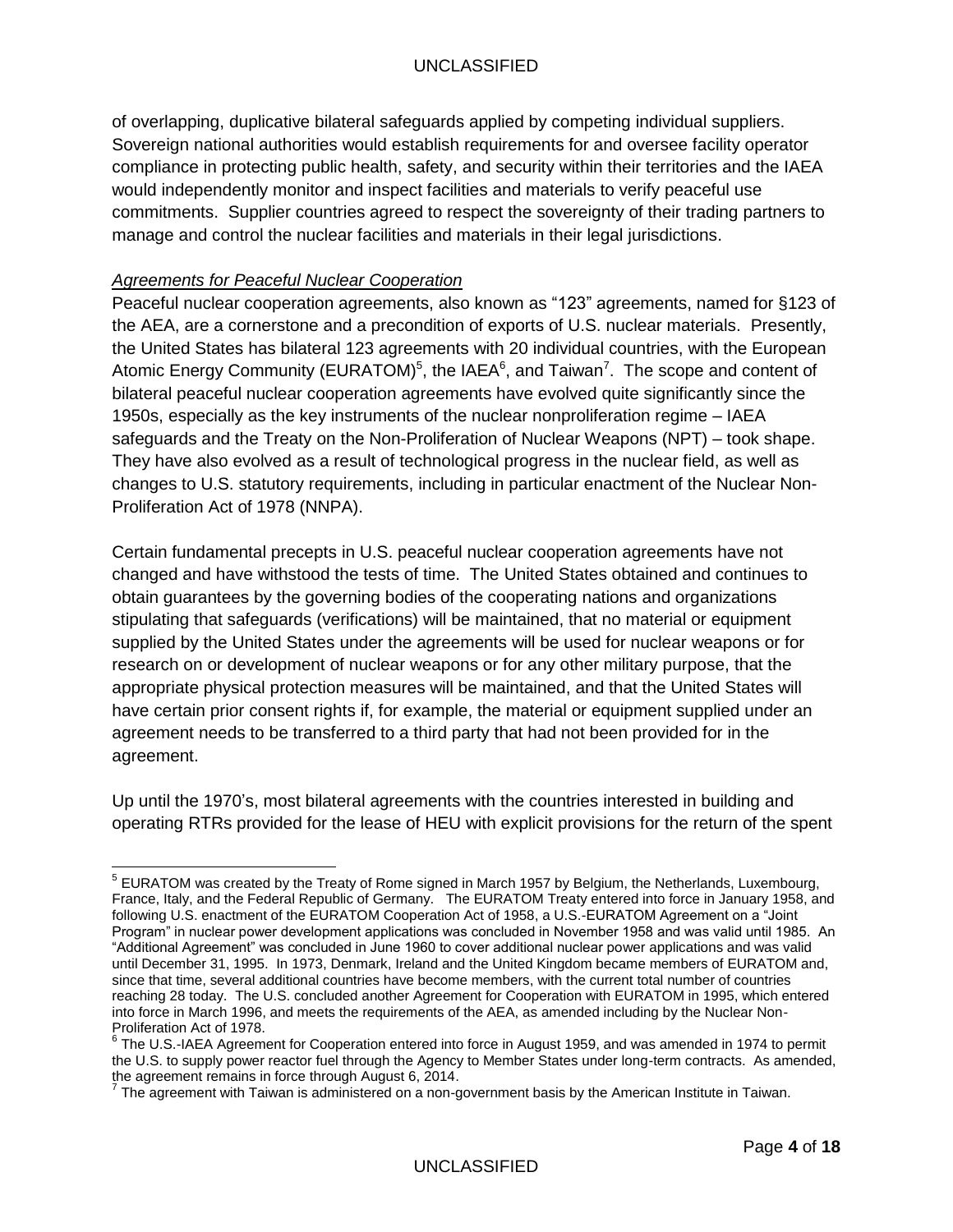nuclear fuel to the United States. Following ratification of the NPT, the United States began relying on the IAEA to implement safeguards, and the United States stopped applying bilateral safeguards. The United States also began to operate under a policy known as the "Off-Site Fuels Policy," and no longer required returns of spent fuel but continued to accept, store and process it for certain countries and in certain cases. The Off-Site Fuels Policy and associated programs have evolved into the current NNSA/GTRI-managed Foreign Research Reactor Spent Nuclear Fuel Acceptance Program.

## *Export Licensing Requirements*

The requirements and process of granting export license approvals for HEU exports have also evolved since the 1950's. Initially, the bilateral cooperation agreements and all other aspects of the U.S. reactor research, development, and demonstration programs were promoted, executed, and administered by the U.S. Atomic Energy Commission (AEC). In 1975, the responsibility for nuclear material export licensing was transferred to the NRC, which was established by the Energy Reorganization Act of 1974. The NRC licenses exports of nuclear material and equipment pursuant to the criteria set forth in the 1954 AEA, as amended. NRC regulations in Title 10 of the Code of Federal Regulations, Part 110, set forth the criteria for licensing exports of nuclear materials and equipment as prescribed by the AEA. $^8$ 

The licensing criteria address the issues of nuclear non-proliferation, physical protection, and HEU minimization. Overall, it must be determined on a case-by-case basis that approval of proposed exports of nuclear material or equipment will not be inimical to the common defense and security of the United States. In conducting nuclear material export licensing reviews, the NRC must seek the judgment of interested U.S. Government executive branch agencies (i.e., the Departments of Commerce, Energy, and Defense, as coordinated by DOS) as to whether approving a proposed export would be consistent with U.S. statutory and foreign policy requirements. The NRC cannot issue an export license if the Executive Branch recommends denying the license; however, if the Executive Branch recommends approval and the NRC disagrees, the license application must be referred to the President of the United States for action, which is subject to Congressional review.

It should be noted that every HEU export license issued by the AEC and the NRC has satisfied applicable requirements. These requirements include domestic law, internal AEC/NRC export licensing regulations, Agreements for Peaceful Nuclear Cooperation, Project and Supply Agreements, the NPT as applicable, and IAEA agreements and protocols.

The bulk of the U.S. HEU exports and imports (approximately 95 and 80 percent respectively) occurred prior to 1990 (see Figures 1 and 2). U.S. HEU exports peaked in the late 1960s and have since declined dramatically due to the shutdown of many foreign HEU-fueled RTR facilities and programs, additional export controls imposed under the NNPA in 1978, and the establishment of DOE's Reduced Enrichment for Research and Test Reactors (RERTR) program to convert such facilities to LEU. In addition, in August 1982, the NRC issued a

  $^8$  DOE has authority under Section 54d. and 111b of the AEA to export up to 500 grams of HEU.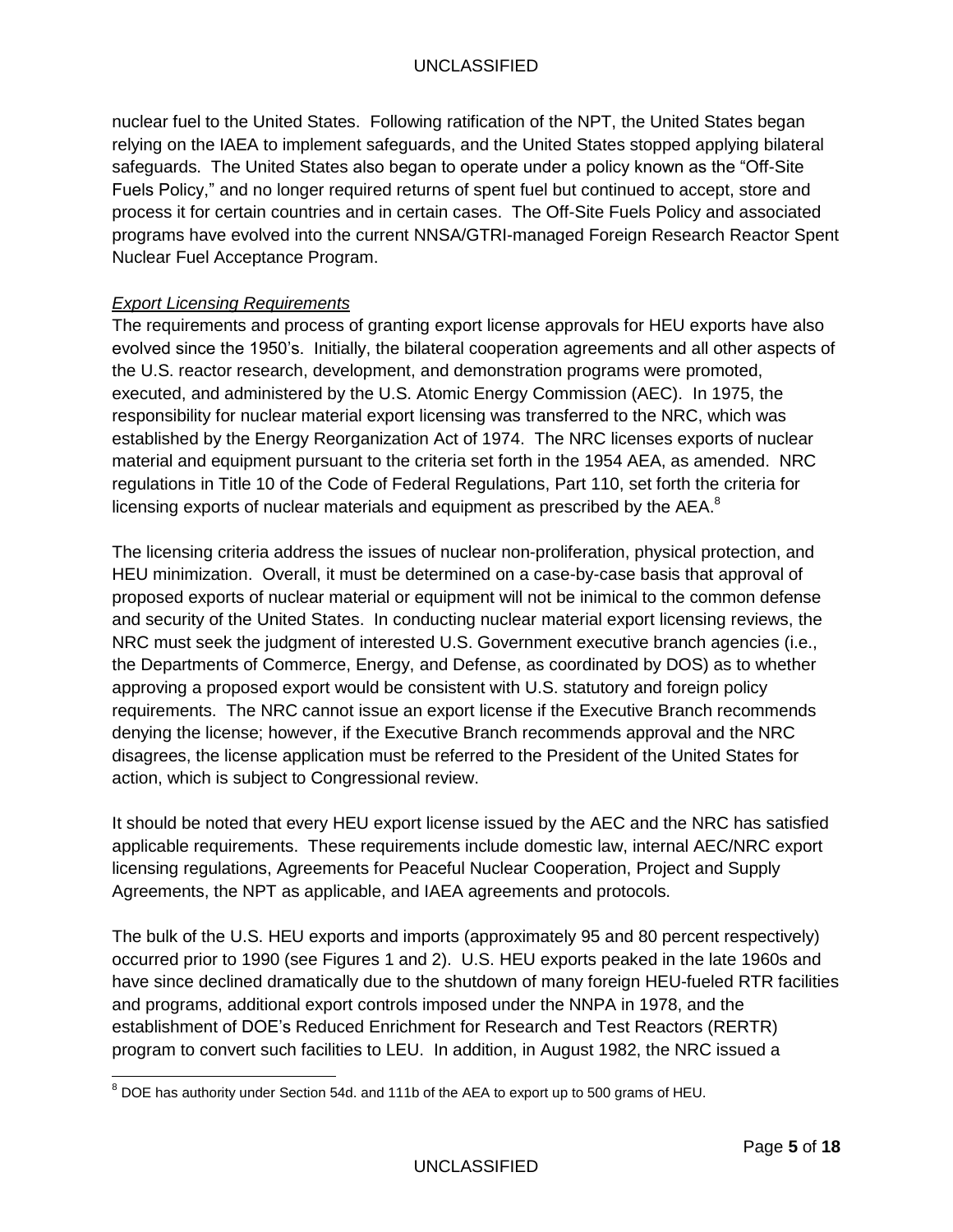"Statement of Policy on the Use of HEU in Research Reactors" (47 Fed. Reg. 37,007) expressing support for the RERTR program to convert facilities to LEU. The NRC also indicated that it would perform more rigorous reviews of the need for and inventories of U.S.-supplied materials in foreign RTRs with the intent of eliminating inventories of U.S.-supplied HEU to the maximum degree possible.

The AEA was also amended in 1992 to add the following more stringent criteria to Section 134 for licensing exports of HEU to be used as fuel or targets in RTRs:

- There is no alternative nuclear reactor fuel or target enriched in the isotope U-235 to a lesser percent than the proposed export, that can be used in that reactor;
- The proposed recipient of the uranium has provided assurances that, whenever an alternative nuclear reactor fuel or target can be used in that reactor, it will use that alternative fuel or target in lieu of HEU; and
- The U.S. Government is actively developing an alternative nuclear reactor fuel or target that can be used in that reactor.

The following additional criteria were added to Section 134 of the AEA in 2005 for licensing exports to certain countries of HEU to be used solely for medical isotope production:<sup>9</sup>

- The recipient country supplies an assurance letter to the U.S. Government indicating that any intermediate consignees and the ultimate consignee specified in the export license application are required to use the HEU solely to produce medical isotopes; and
- The HEU for medical isotope production will be irradiated only in a reactor in a recipient country that:
	- o Uses an alternative nuclear reactor fuel; or
	- $\circ$  Is the subject of an agreement with the U.S. Government to convert to an alternative nuclear reactor fuel when alternative nuclear reactor fuel can be used in the reactor.

In addition, under the provisions added to Section 134 in 2005, the NRC is required to review the adequacy of physical protection requirements that are applicable to the transportation and storage of the HEU for medical isotope production or control of residual material after irradiation and extraction of medical isotopes. If the NRC determines that additional physical protection requirements are necessary (including a limit on the quantity of HEU that may be contained in a single shipment), the NRC shall impose such requirements as licensing conditions or through other appropriate means. Presently, the United States continues to export HEU for use as RTR fuel or targets to a limited number of facilities in Canada and Europe.<sup>10</sup> The primary purpose of these HEU exports is to support medical isotope production.

 9 Those countries include Belgium, Canada, France, Germany, and the Netherlands.

 $10$  In 2013, the appropriate HEU export licenses were amended to add RTRs in Poland and the Czech Republic as temporary intermediate consignees to receive and irradiate medical isotope targets. These reactors may receive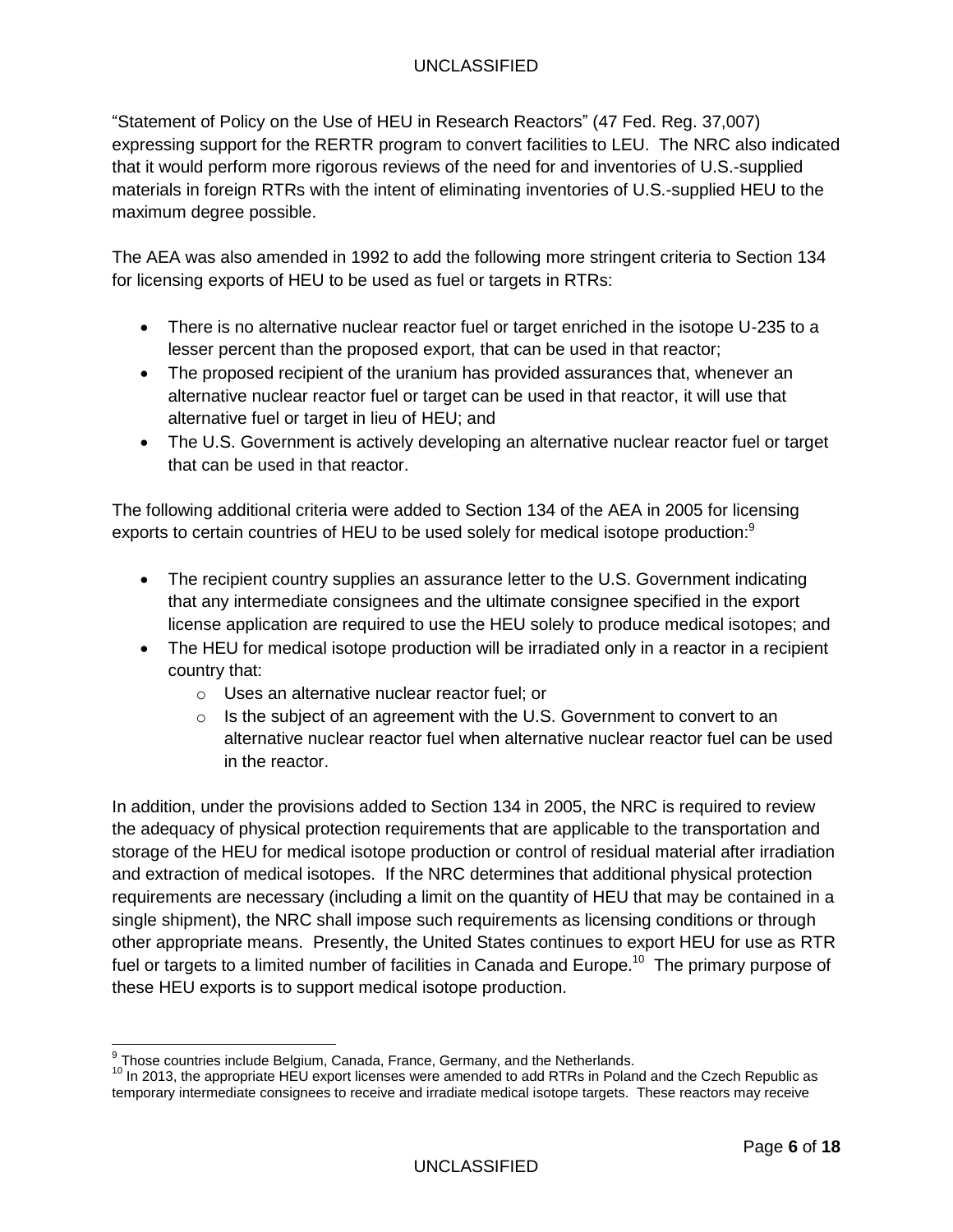## UNCLASSIFIED

#### *Significant Recent Policy Developments*

In April 2010, President Obama hosted the first Nuclear Security Summit in Washington, D.C. and met with 47 heads of state to discuss actions to increase security for nuclear materials and prevent acts of nuclear terrorism and trafficking. The summit reinforced the principle that all states are responsible for ensuring the best security of their materials, for seeking assistance if necessary, and for providing assistance if asked. It promoted the international treaties that address nuclear security and nuclear terrorism and led countries to commit to specific national actions to advance global security. One of the key items included in the Joint Communique issued by the Summit is that world leaders "[r]ecognize that highly enriched uranium and separated plutonium require special precautions and agree to promote measures to secure, account for, and consolidate these materials, as appropriate; and encourage the conversion of reactors from highly enriched to low enriched uranium fuel and minimization of use of highly enriched uranium, where technically and economically feasible."<sup>11</sup>

At the 2012 Seoul Nuclear Security Summit, Belgium, France, the Netherlands, and the United States issued a "Joint Statement on Minimization of HEU and the Reliable Supply of Medical Radioisotopes." That statement reaffirmed commitments on the part of those four countries to support conversion of European production industries to non-HEU based processes by 2015, subject to the regulatory approvals to reach a sustainable medical isotope production for the benefit of patients in need of vital medical isotope diagnostic treatments in Europe, the United States, and elsewhere. It was also agreed at the 2012 Summit that in the longer term, the use of HEU will be completely eliminated for production of medical isotopes.

#### **CURRENT DISPOSITION OF U.S. EXPORTS OF HEU**

 $\overline{a}$ 

Section 3175 of the NDAA 2013 directs the NRC to provide specific information about the current disposition of previous U.S. HEU exports used as fuel or targets in RTRs. Public information responsive to the specific questions in Section 3175 is provided in the following sections. Additional responsive information is contained in a separate, non-public Annex to this report.

The data in this report is derived from multiple sources. One data source was the records on more than 1,700 transactions involving export shipments of HEU from U.S. facilities and more than 1,400 transactions involving imports and receipts of HEU at U.S. facilities as captured in the NMMSS database, through December 31, 2012. The NRC staff also examined information available from other sources including nearly 800 export licenses and license amendments issued since the early 1970's, as well as information assembled by NNSA/GTRI and from

HEU targets, containing gram-quantities of HEU each, for irradiation. Following irradiation the targets are promptly shipped away to isotope production facilities in other countries.

<sup>&</sup>lt;sup>11</sup> "Communiqué of the Washington Nuclear Security Summit," (The White House, Office of the Press Secretary, Washington, DC, April 13, 2010).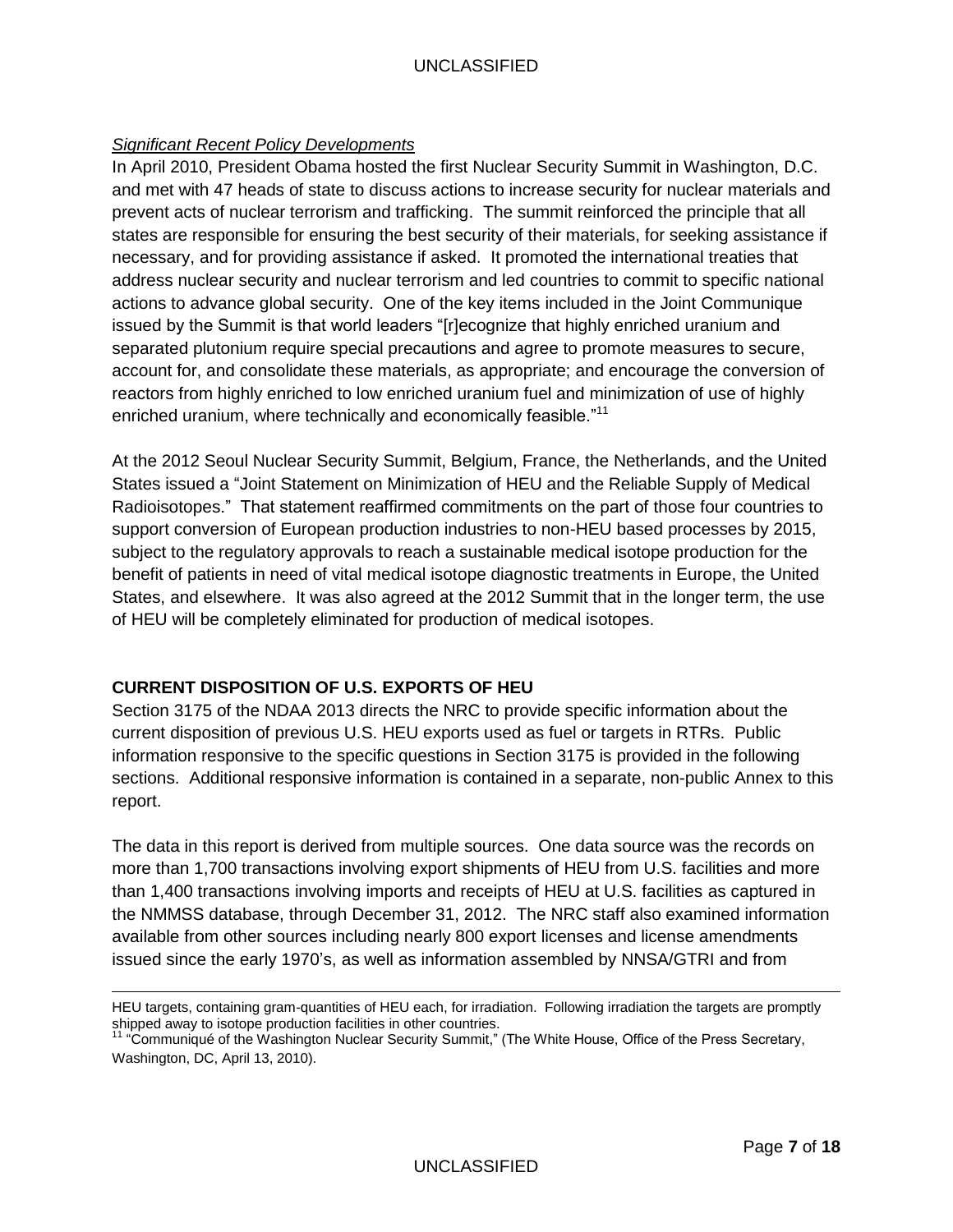bilateral physical protection visit reports, which in some cases were more recent than December 31, 2012. Depending on the dates of the associated sources, information about HEU locations, material forms, and adequacy of physical protection measures can be either more or less current than December 31, 2012. In all cases, the staff used the best available information.

As was the case in 1993, when the NRC last reported comprehensively to the Congress on HEU exports, there is no single, comprehensive source of data to easily respond to the requirements in Section 3175 of the NDAA 2013. The U.S. Government has not required foreign recipients of U.S.-supplied HEU or their governments to regularly report on their inventories of these materials beyond acknowledging initial receipt and, if applicable, submitting safeguards declarations to the IAEA. As indicated at the 2010 and 2012 Nuclear Security Summits, the U.S. Government accepts that foreign nations are responsible for the materials they import within their borders consistent with national law and international obligations. Although the U.S. Government continues to work with certain partners to reconcile inventory records, these reconciliations are not facility-specific, but at a State level. In addition, the information about foreign government-declared holdings of U.S.-exported material is not entered into NMMSS. Adding new inventory reconciliation or other requirements to U.S. 123 agreements or other international instruments would be a major change to the status quo and may not be in the national interests of other countries. Furthermore, any unilateral change in U.S. legal requirements along these lines would need to take into account reciprocity, and requirements for the United States to likewise share facility-specific sensitive information with dozens of other countries.

United States law has instead required the U.S. Government to obtain nonproliferation, peaceful use, and safeguards assurances from foreign government authorities on a case-by-case basis as a pre-condition for authorizing the export of any special nuclear materials, including HEU to foreign RTRs for use as fuel or targets. The U.S. Government has relied on these assurances among other factors in determining that the foreign recipient and the responsible government oversight authority will implement and maintain the controls to ensure that the nuclear materials are appropriately used, controlled and safeguarded. The U.S. Government and the global community have also relied on the IAEA to conduct independent safeguards audits and inspections to verify that the records for and physical inventories of nuclear materials, whether supplied by the United States or another country, are consistent and provide no evidence of diversion.

# *HEU Locations*

 $\overline{a}$ 

As of the issuance of this report, the records indicate that approximately 6,100 kg of U.S. HEU, which was exported for use as fuel or targets in RTRs, remained in storage and/or in use at approximately 40 locations in 20 countries (see Table 1 and separate non-public Annex to the report).<sup>12</sup> Of these 20 countries, seven countries, including Canada, Japan, and five EURATOM countries, possessed inventories of greater than 25 kg of U.S.-exported HEU, and an additional

 $^{12}$  These 20 countries do not include Poland and the Czech Republic, which were authorized by the NRC in 2013 as intermediate consignees to irradiate HEU targets for the production of medical isotopes.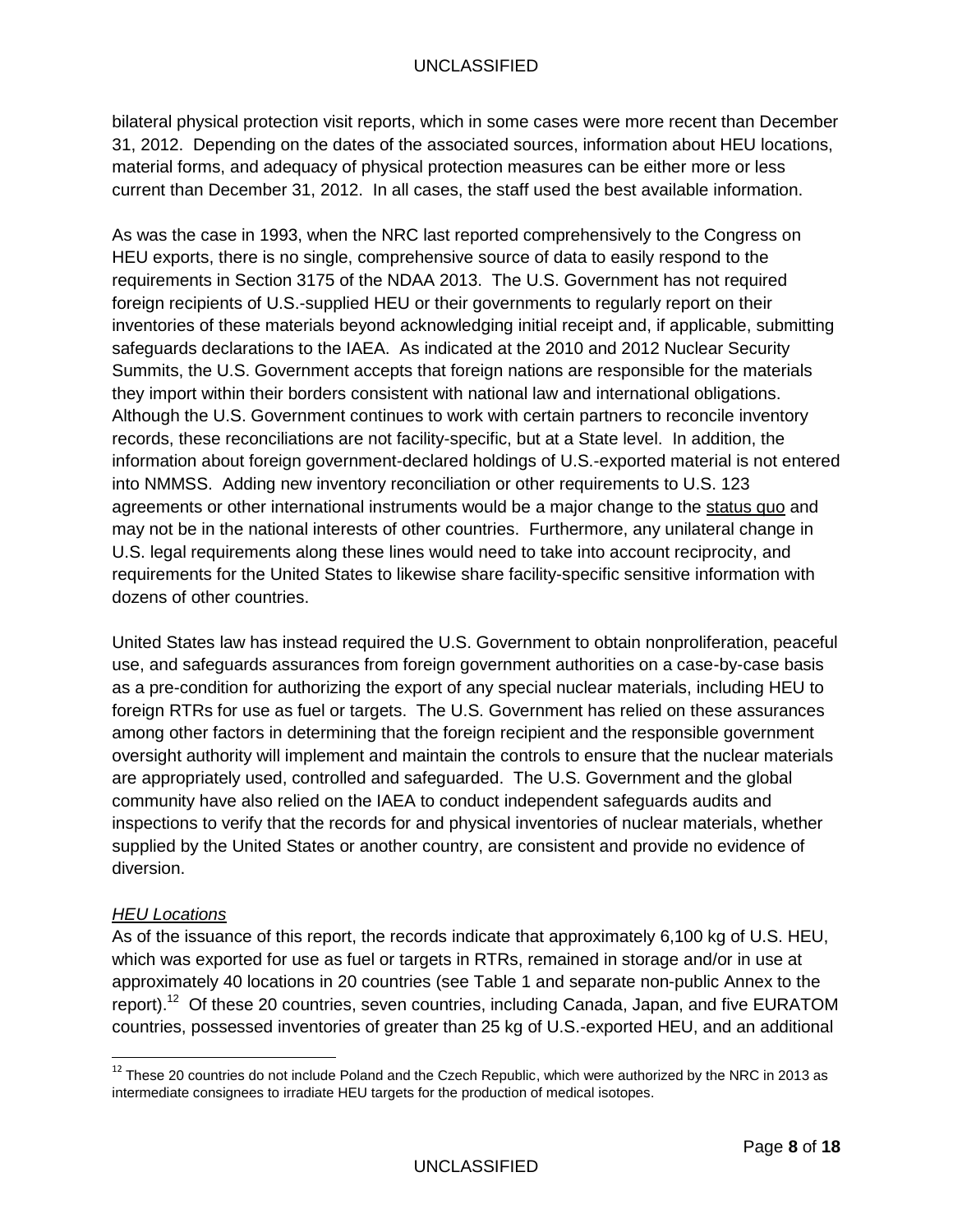eight countries possessed inventories of less than 25 kg but greater than 1 kg of U.S.-exported HEU.

Approximately 7,700 kg of U.S.-supplied HEU has been imported back to the United States. Most of the material returned has been irradiated HEU fuel, which was delivered to DOE facilities at the Savannah River Site near Aiken, South Carolina and the Idaho National Laboratory near Idaho Falls, Idaho. Unirradiated HEU has been delivered to DOE facilities as well as to commercial, NRC-licensed facilities for processing, storage, and/or potential re-use including as down-blended LEU.

# *HEU Irradiation Status and Current Physical and Chemical Forms*

Approximately 60 percent of the U.S.-origin HEU remaining in foreign countries is irradiated and 40 percent is unirradiated. Most of the irradiated material is in the form of irradiated RTR fuel, targets, and medical isotope production residues. The unirradiated U.S. HEU at foreign facilities exists primarily in the form of fabricated RTR fuel and medical targets, but some of the unirradiated HEU is in the form of metal, compounds, scrap, and waste.

# *Uses Stated in Export License, Alternative Uses, NRC-Approved Alternative Uses*

In most cases, U.S.-supplied HEU was used for its stated uses as described in relevant U.S. export licenses. For the most part, U.S. export licenses have anticipated the need for transfers among certain countries and typically identified approved intermediate facilities (fuel and/or target fabrication facilities) and ultimate foreign consignees (RTRs and target processing facilities). In a number of instances, and to the extent that some countries subsequently transferred and/or received U.S.-supplied HEU between themselves and other countries, they were required to obtain additional approval (prior consent) from the U.S. Government to do so. Requests for prior consent are processed as "subsequent arrangements" by NNSA in accordance with Section 131 of the AEA as amended. In a limited number of cases, based on international agreements and requirements for HEU exports in effect at that time, no additional U.S. approval was required. The NRC identified 13 requests to use U.S.-supplied HEU for purposes other than what was originally authorized (Table 2). The NRC did not locate records indicating whether these 13 requests for alternative uses were approved by the U.S. Government or whether the HEU was in fact used for the requested alternative use.

# *Year of Exportation and Importation*

Since 1957, the United States has exported a total of approximately 22,600 kg of HEU for use as fuel or targets in RTRs and imported approximately 7,700 kg of that previously exported HEU. Tables 3 and 4 provide a breakdown of the total exports and import returns per year.

Historically, the bulk of the HEU exports occurred in the 1960s and 1970s with nearly 95 percent of HEU exports occurring before 1990 (Figure 1). Most of this HEU was exported to France, Germany, and Canada. These HEU exports have dropped off dramatically and, at present, the United States continues to export HEU for use in a limited number of facilities in Canada and Europe.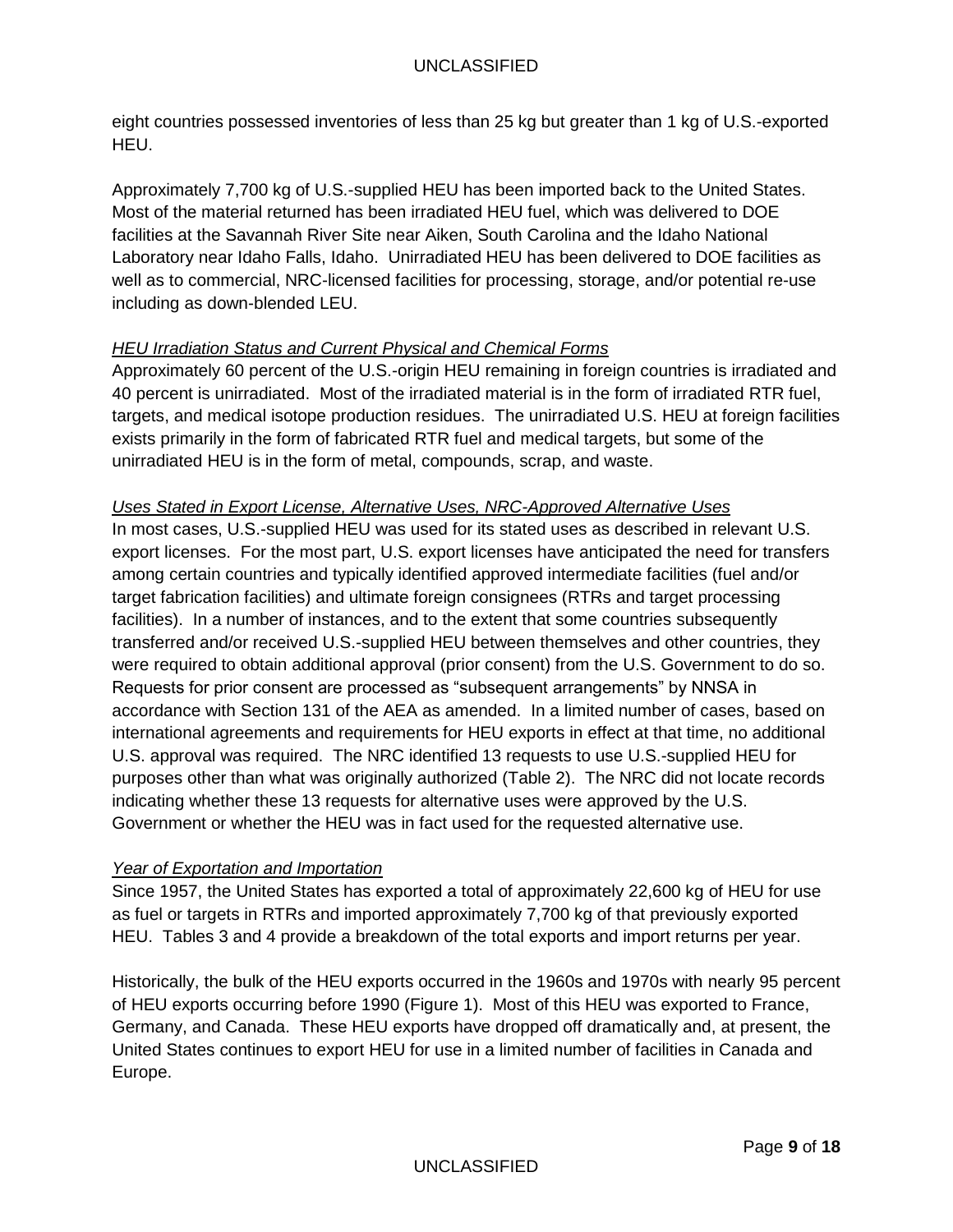Nearly 80 percent of U.S. imports of U.S.-supplied HEU occurred prior to 1990 (Figure 2). Much of the HEU returns also took place from 1964 to 1988 under the Off-Site Fuels Policy. NNSA/GTRI continues to work with foreign governments to return additional amounts of fresh and irradiated U.S. HEU to the United States; however, not all U.S. HEU is eligible for return. Specifically, NNSA/GTRI can only bring back those materials that have an approved disposition pathway and meet the program's eligibility criteria.

#### *Adequate Protection Against Theft and Unauthorized Access*

This report primarily addresses physical protection of U.S. HEU at foreign facilities. The HEU returned to the United States is stored and processed at a small number of DOE facilities as well as at NRC-licensed facilities. The physical protection measures at these U.S. facilities are maintained, as appropriate, in accordance with either DOE or NRC requirements and they are sufficient to ensure adequate protection of the HEU against unauthorized access and theft.

Information about the adequacy of physical protection measures for U.S. HEU at foreign facilities is provided in the non-public Annex to this report. Consistent with the current NRC export licensing criteria, physical protection measures at foreign facilities were assessed against recommendations in IAEA publication Information Circular (INFCIRC) 225 Revision 4 (corrected), June 1999, ''The Physical Protection of Nuclear Material and Nuclear Facilities'' (INFCIRC/225). For high-risk nuclear materials, the primary means that the NRC relies upon to determine the adequacy of physical protection measures are bilateral physical protection information exchange and assessment visits to the foreign country.<sup>13</sup> These visits are conducted by a U.S. interagency team of experts and involve exchanges of technical physical protection information as well as site-level security assessments. To date, the U.S. Government has conducted over 170 assessment visits to foreign facilities. When appropriate, a determination as to whether the measures employed at a facility provide protection at least comparable to the INFCIRC/225 guidelines is made on a country-wide basis.<sup>14</sup>

The NRC staff has neither any evidence to suggest nor any reason to believe that any U.S.-exported HEU has been stolen or diverted from a foreign facility. No country has ever notified the U.S. Government that they lost or did not receive U.S.-supplied HEU or that they relinquished control over the material once they were finished with it. International safeguards containment, surveillance, and verification measures, and IAEA inspections provide additional confidence that no U.S. HEU has been stolen or diverted.

As reaffirmed by heads of state participating in the 2010 and 2012 Nuclear Security Summits, recipient countries are responsible for maintaining safety and ensuring the adequacy of physical

  $13$  For the purposes of this report, the high-risk materials include Category II and Category I quantities of nuclear materials. For HEU, these correspond to the material quantities containing greater than or equal to 1 kg but less than 5 kg uranium-235 (Category II HEU), and greater than or equal to 5 kg uranium-235 (Category I HEU). For material irradiated to greater than 100 r/h at 1 m, the material category is reduced by one.

<sup>&</sup>lt;sup>14</sup> Country-wide determinations are usually made for lower risk, Category III or less materials (less than 1 kg uranium-235); and for nuclear sites, which have not received a U.S. Government assessment team visit, but which are located in countries where such visits have occurred. In all cases, a country-wide determination involves consideration of available public and non-public sources.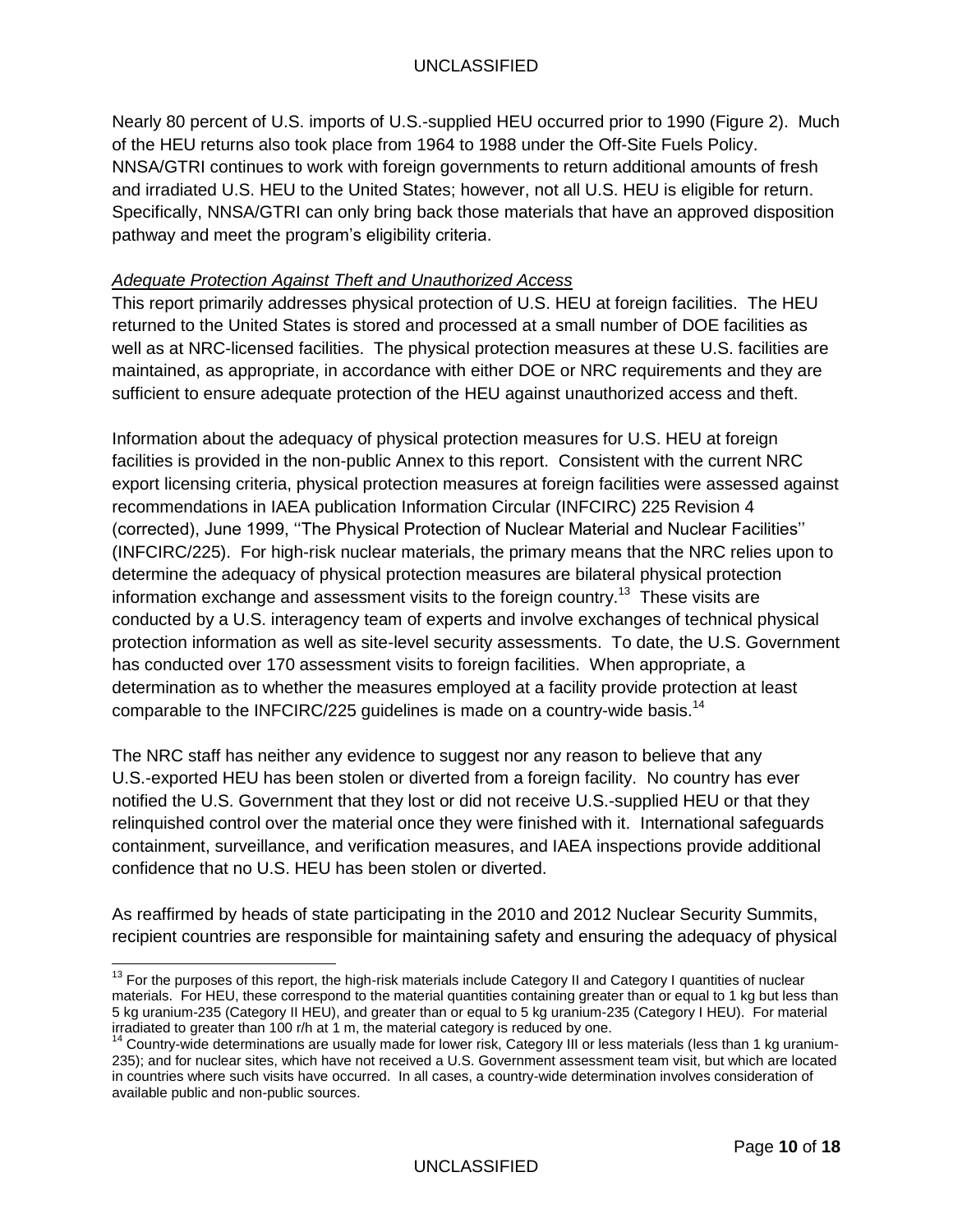protection measures for nuclear materials they receive from the United States and other countries. As part of the U.S. export licensing process, the responsible foreign government authority in the recipient country must confirm on a case-by-case basis that a facility is authorized to receive and possess the material and agree to maintain protection at least comparable to the recommendations in the current version of INFCIRC/225. The U.S. Government must receive these and other written assurances, including commitments to convert to LEU fuel or targets from the receiving country as part of the NRC export licensing process.

# **HEU RECORD-KEEPING AND DATA UNCERTAINTIES**

As discussed in this section, there are gaps and uncertainties in the historical records available to the NRC staff. The following reasons explain why the NRC was unable to fully document the status and location of all HEU exported by the United States:

- HEU transfers: Most records of HEU exports only provide "first destination" data. First destination data shows only the country to which the HEU was shipped from the United States (the first foreign recipient of the material). However, the first destination is not necessarily the ultimate destination for the exported HEU. U.S.-exported HEU has been routinely re-transferred from the country of first destination to another country. For example, consider an HEU export to France for fabrication into fuel for use in an RTR located in another EURATOM country. The exported HEU would be usually recorded as a delivery to France, not to the RTR in another EURATOM country. In some cases, the material subsequently would be moved again for use in yet another country. In the above example, the irradiated HEU could have been subsequently re-transferred back to France and reprocessed, and the recovered HEU would be fabricated into fuel and shipped to an RTR in another EURATOM country. While a report might be made to document such re-transfers, there is no legal requirement for EURATOM to provide such information to the United States and not all records covering such re-transfers are available to the NRC staff.
- Material losses and waste: A significant fraction of the HEU exported from the United States was transferred to foreign countries in the form of HEU metal or other compounds. Foreign recipients used complex chemical and physical transformation processes to fabricate the U.S.-supplied HEU into RTR fuel elements and targets. Some HEU materials, such as irradiated HEU fuel and targets, were subsequently reprocessed to recover residual HEU and medical isotopes. Each processing step generates HEU-contaminated waste and effectively reduces the HEU inventories. Additional material losses occurred due to material spills and other process upsets. In many cases, HEU processing operations took place during the first decades of U.S. HEU exports and at facilities that no longer exist. Estimating the amount of material losses is often difficult and the foreign countries are not required to report HEU process losses to the United States.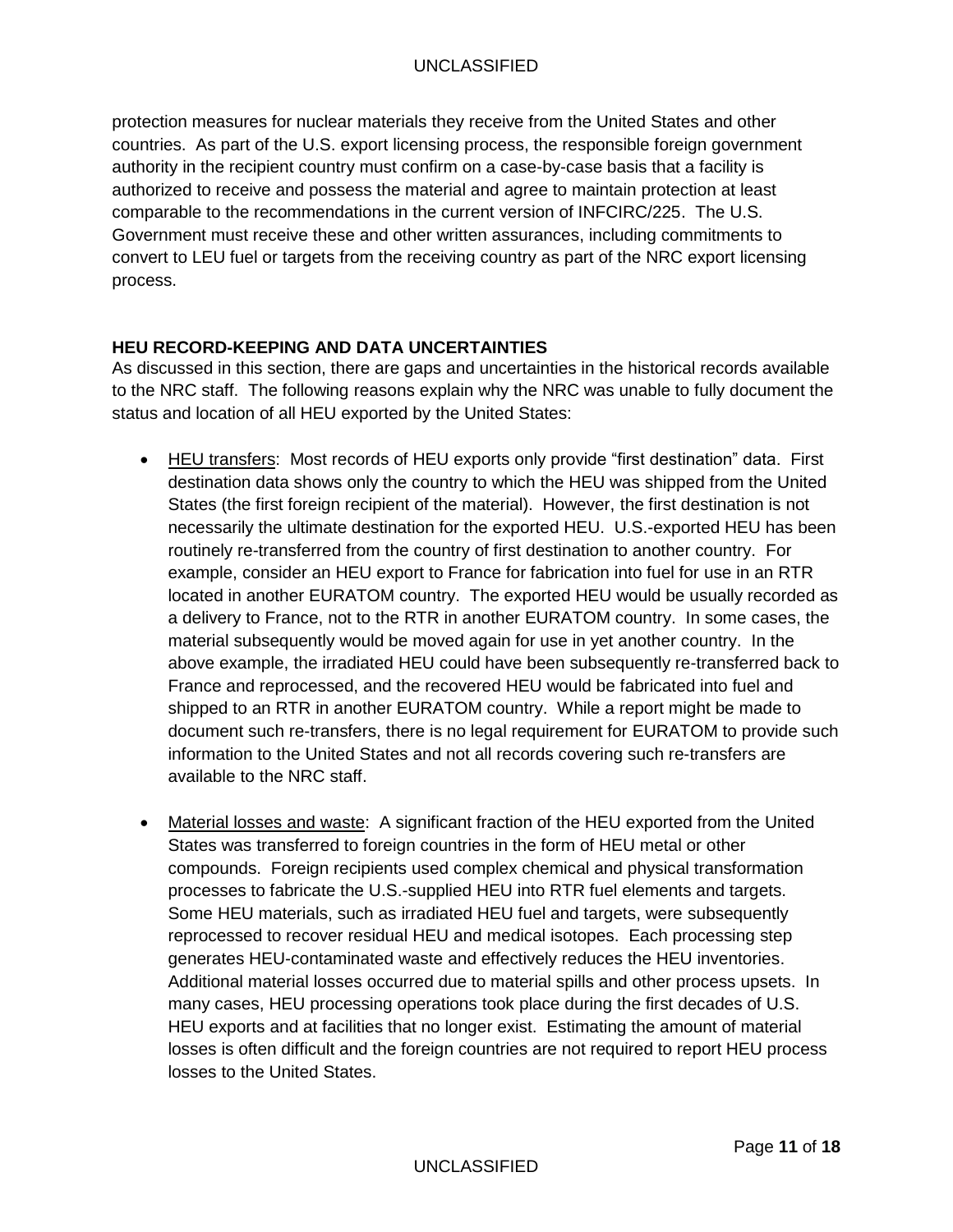# UNCLASSIFIED

- HEU consumption in reactors: The uranium-235 enrichment content of irradiated HEU fuel is less than the uranium-235 content of the fresh HEU fuel. During the irradiation of HEU, some of the uranium-235 is consumed. The extent of consumption depends on the reactor design and operating history and, in certain cases, it may be significant. The consumption of HEU effectively reduces the HEU inventory. Some irradiated HEU was reprocessed, and, after addition of fresh HEU, was reused as RTR fuel. The foreign nuclear facilities are not required to report HEU consumption or recycle to the United States and thus specific consumption information was not available for this report.
- HEU down-blending: In some cases, for example, at the chemical reprocessing plants in France and the United Kingdom, HEU fuel was reprocessed together with non-HEU fuel and the output was LEU. This down-blending effectively results in HEU elimination. The NRC staff does not have specific information about the quantities of the down-blended HEU and the associated reduction in HEU inventories and had to rely on less accurate estimates. The foreign nuclear facilities are not required to report to the United States the quantity of U.S. HEU down-blended to LEU.
- Co-mingling of U.S. and non-U.S. HEU: In some cases, U.S.-supplied irradiated HEU fuel was co-reprocessed with irradiated HEU supplied by other countries (e.g., the United Kingdom, France, or Russia). The co-reprocessed HEU was subsequently placed in storage and/or re-used. Documenting and maintaining the "nationality" of such material is a challenge after the co-reprocessing occurs.
- Co-mingling of RTR and non-RTR HEU: While the report attempts to capture information on HEU used as fuel or targets in foreign RTRs, significant quantities of HEU were exported for use in prototype power reactors such as high-temperature gas reactors and fast-neutron reactors. In certain cases, the HEU was not used for its stated original purpose in power reactors (for example, due to non-completion of the reactor construction or reactor shutdown). Instead the material was made available for use in approved research reactors.
- National classification information laws: Because of national classification laws, some countries do not share specific information about locations and size of HEU inventories with the U.S. Government.

The U.S. Government continues to work with its foreign partners to reconcile historical records for the disposition of the past U.S. HEU exports and to maintain an appropriate level of awareness regarding the disposition of the current and future U.S. HEU exports.

# **OBSERVATIONS AND CONCLUSIONS**

The United States continues to lead the effort to reduce and eliminate the use of HEU for use in RTRs and medical isotope production. Some of the outcomes of the 2010 and 2012 Nuclear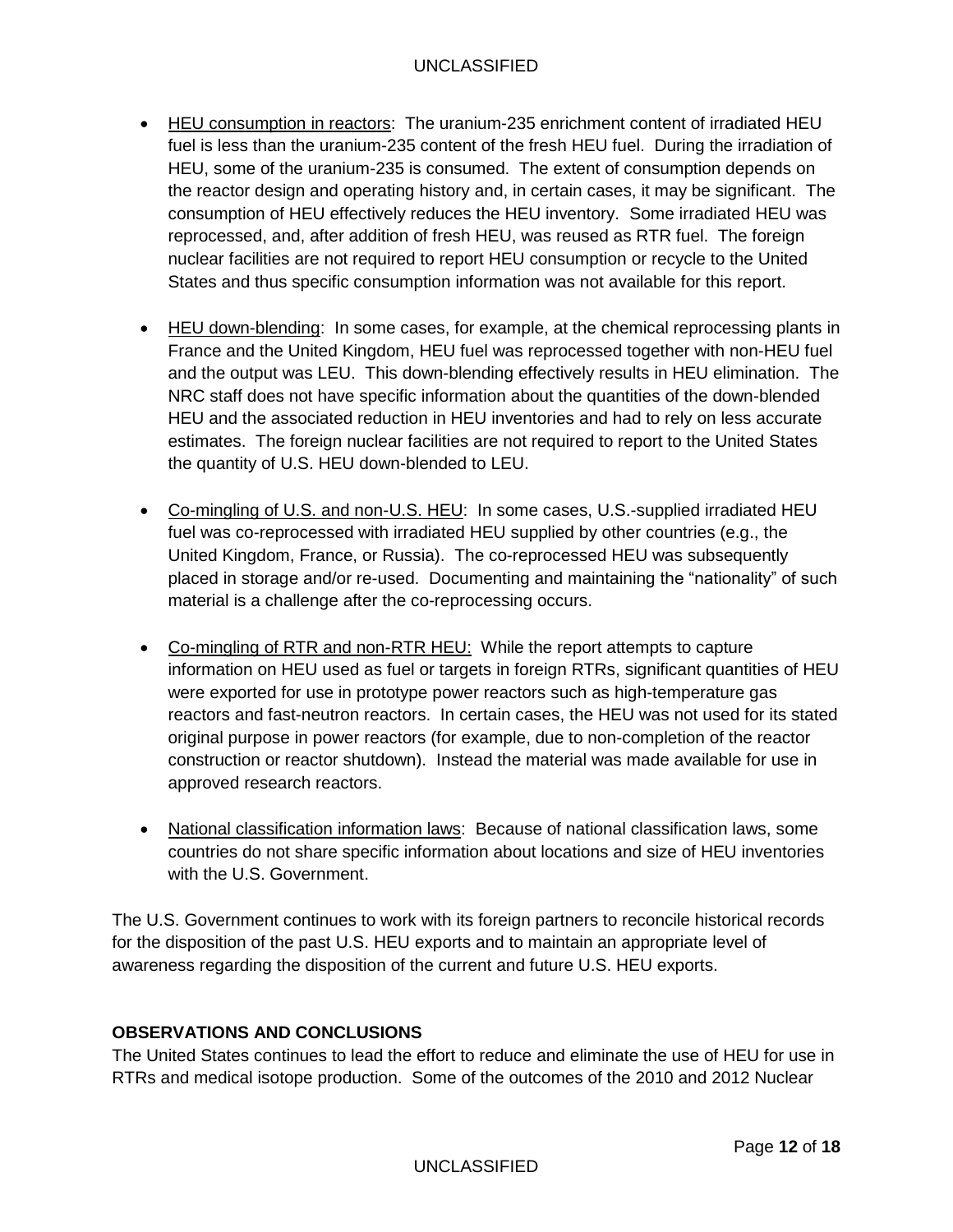Security Summits were statements endorsing the minimization of HEU and possibly replacement of HEU use in the further production of medical isotopes.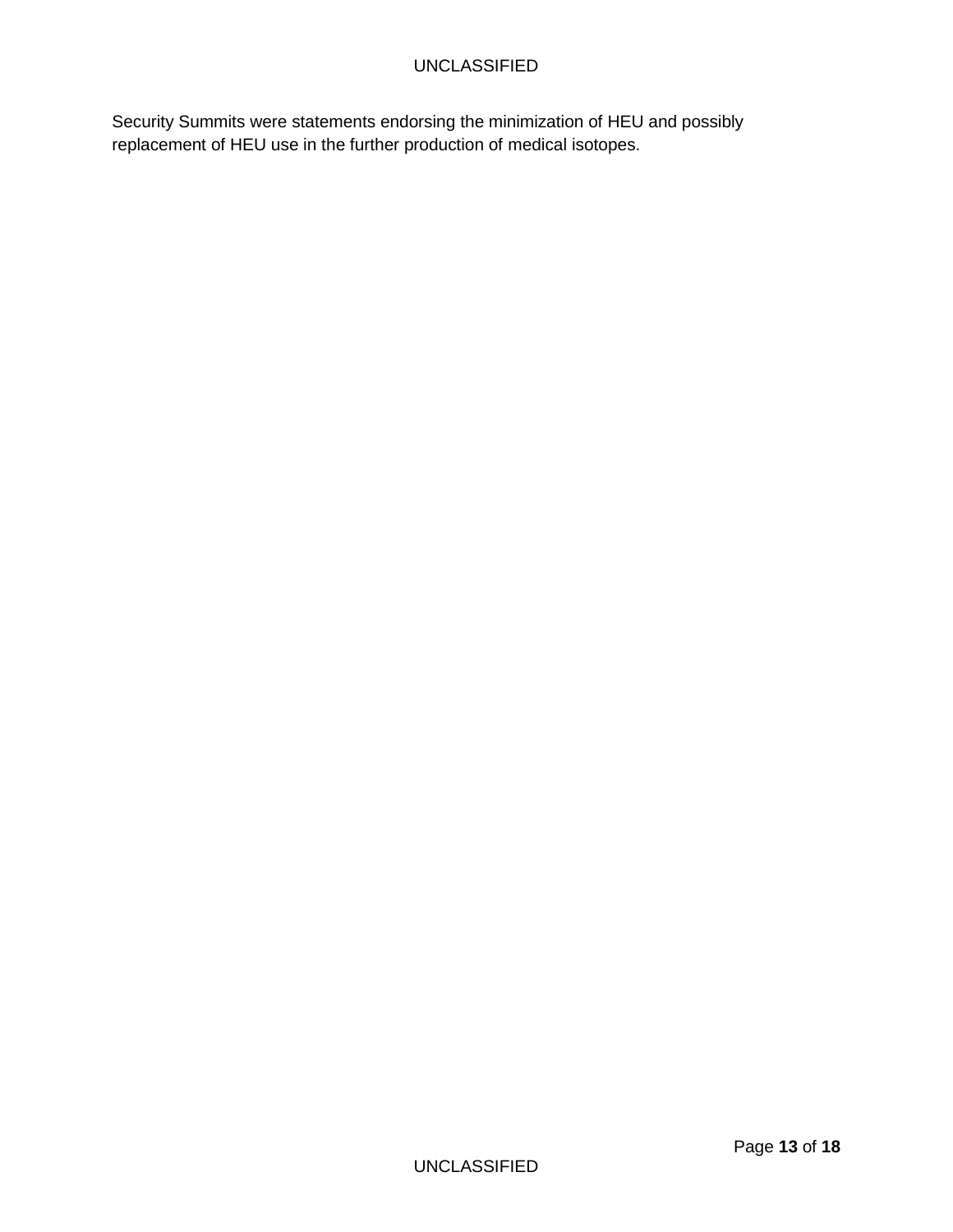# **Disposition of U.S. HEU Used as Fuel or Targets in a Nuclear Research or Test Reactor**

| <b>Countries that received HEU</b><br>(Direct exports from the U.S.)                                                                                                                                                                                                                  | <b>Countries that no longer</b><br>possess U.S. HEU<br>for these purposes (1)                                                                                               | <b>Countries with less than</b><br>1 kg of U.S. HEU for these<br>purposes (1)                                                                                                     |
|---------------------------------------------------------------------------------------------------------------------------------------------------------------------------------------------------------------------------------------------------------------------------------------|-----------------------------------------------------------------------------------------------------------------------------------------------------------------------------|-----------------------------------------------------------------------------------------------------------------------------------------------------------------------------------|
| Argentina<br>Australia<br>Austria<br>Belgium<br><b>Brazil</b><br>Canada                                                                                                                                                                                                               | Austria<br>Chile<br>Colombia<br>Denmark<br>Greece<br>Mexico<br>Philippines<br>Portugal<br>Republic of Korea<br>Romania<br>Slovenia<br>Spain<br>Sweden<br>Taiwan<br>Thailand | Australia<br><b>Brazil</b><br>Jamaica<br>South Africa<br>Turkey                                                                                                                   |
| Colombia<br>Denmark<br>France<br>Germany                                                                                                                                                                                                                                              |                                                                                                                                                                             | <b>Countries with</b><br>1 kg or more of U.S. HEU for these<br>purposes (1)                                                                                                       |
| Greece<br>Indonesia<br>Iran<br>Israel<br>Italy<br>Japan<br>Mexico<br><b>Netherlands</b><br>Pakistan<br>Philippines<br>Portugal<br>Republic of Korea<br>Romania<br>Slovenia<br>South Africa<br>Spain<br>Sweden<br>Switzerland<br>Taiwan<br>Thailand<br>Turkey<br><b>United Kingdom</b> |                                                                                                                                                                             | Argentina<br>Belgium<br>Canada<br>France<br>Germany<br>Indonesia<br>Iran<br><b>Israel</b><br>Italy<br>Japan<br>Netherlands<br>Norway<br>Pakistan<br>Switzerland<br>United Kingdom |

(1) Three countries – Chile, Jamaica, and Norway – received U.S. HEU from other countries, not directly exported from the United States.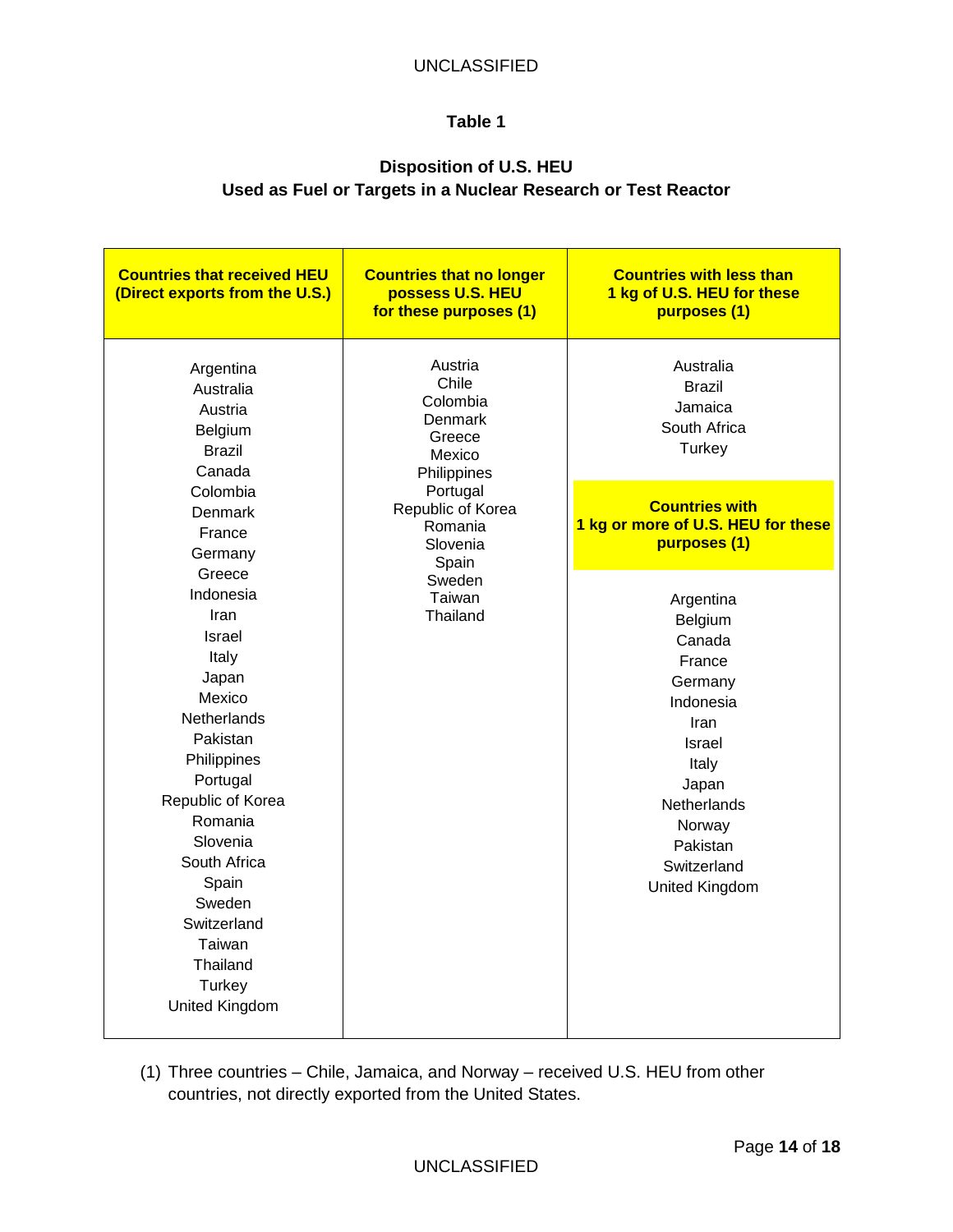## **Requests to Use U.S.-Supplied HEU for Purposes Other Than What Was Originally Authorized**

| Country      | Original use  | New use    |
|--------------|---------------|------------|
| Japan        | KUHFR         | <b>KUR</b> |
|              | KUHFR         | KUR        |
|              | KUHFR         | KUR        |
|              | JMTR          | JRR-4      |
|              | KUHFR         | KUR        |
|              | KUHFR         | KUR        |
|              | KUHFR         | KUR        |
|              | <b>KUHFR</b>  | samples    |
|              | YAYOI         | Down blend |
| Argentina    | RA-3 &RA-6    | Down blend |
| South Africa | <b>SAFARI</b> | Storage    |
| Canada       | Chalk River   | Dounreav   |

Total U.S. HEU 112.5 kg

KUHFR = Kyoto University high Flux research Reactor KUR = Kyoto University Reactor JMTR = Japan Material Test Reactor JRR-4 = Japan Research Reactor #4 YAYOI = Research Reactor located in Japan RA-3 = Argentina Research Reactor #3

RA-6 = Argentina Research Reactor #6

SAFARI = South African Research Reactor

Chalk River = Canadian nuclear site

Dounreay = United Kingdom nuclear site

Down blend = convert HEU into LEU

Note: The NRC did not locate records indicating whether these 13 requests for alternative uses were approved by the U.S. Government or whether the HEU was in fact used for the requested alternative use.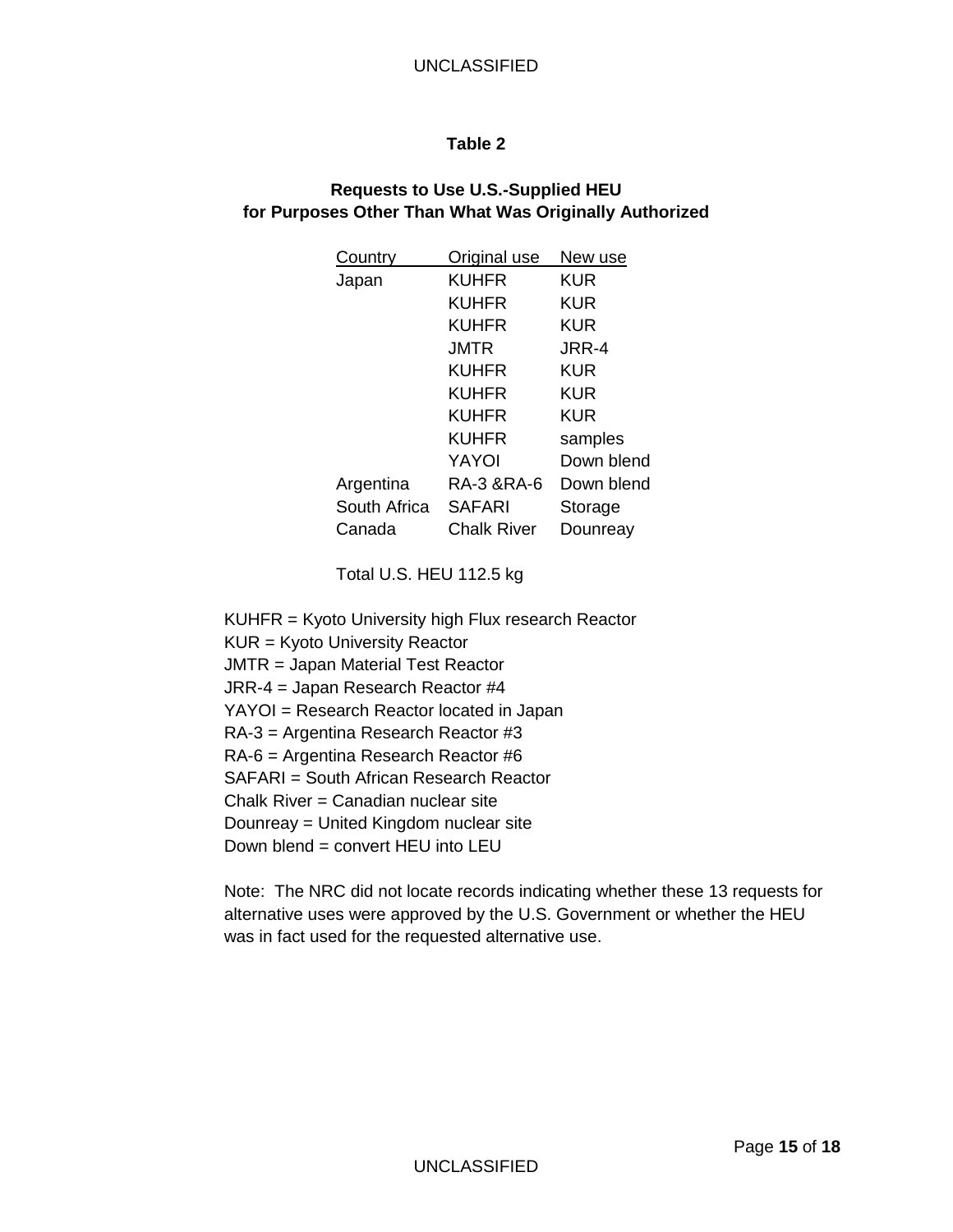# **Exports of U.S. HEU Used As Fuel or Targets in a Nuclear Research or Test Reactor**

| Year | <b>Total (kg)</b> | Year         | Total (kg) |
|------|-------------------|--------------|------------|
|      |                   |              |            |
| 1957 | 26.34             | 1991         | 180.27     |
| 1958 | 13.68             | 1992         | 55.66      |
| 1959 | 18.12             | 1993         |            |
| 1960 | 59.01             | 1994         |            |
| 1961 | 282.91            | 1995         |            |
| 1962 | 333.76            | 1996         |            |
| 1963 | 354.65            | 1997         |            |
| 1964 | 806.88            | 1998         | 0.48       |
| 1965 | 2,493.61          | 1999         | 22.50      |
| 1966 | 1,481.67          | 2000         | 50.73      |
| 1967 | 2,676.97          | 2001         | 90.99      |
| 1968 | 850.92            | 2002         | 19.97      |
| 1969 | 1,238.62          | 2003         | 79.27      |
| 1970 | 1,013.79          | 2004         | 14.94      |
| 1971 | 2,204.84          | 2005         | 15.19      |
| 1972 | 740.65            | 2006         | 100.03     |
| 1973 | 713.98            | 2007         | 30.47      |
| 1974 | 293.87            | 2008         | 17.46      |
| 1975 | 299.69            | 2009         |            |
| 1976 | 549.80            | 2010         | 93.01      |
| 1977 | 1,313.30          | 2011         | 7.46       |
| 1978 | 457.58            | 2012         | 196.12     |
| 1979 | 343.78            | <b>Total</b> | 22,611.91  |
| 1980 | 454.86            |              |            |
| 1981 | 532.60            |              |            |
| 1982 | 392.31            |              |            |
| 1983 | 144.42            |              |            |
| 1984 | 165.52            |              |            |
| 1985 | 164.11            |              |            |
| 1986 | 376.52            |              |            |
| 1987 | 0.27              |              |            |
| 1988 | 355.97            |              |            |
| 1989 | 246.15            |              |            |
| 1990 | 236.21            |              |            |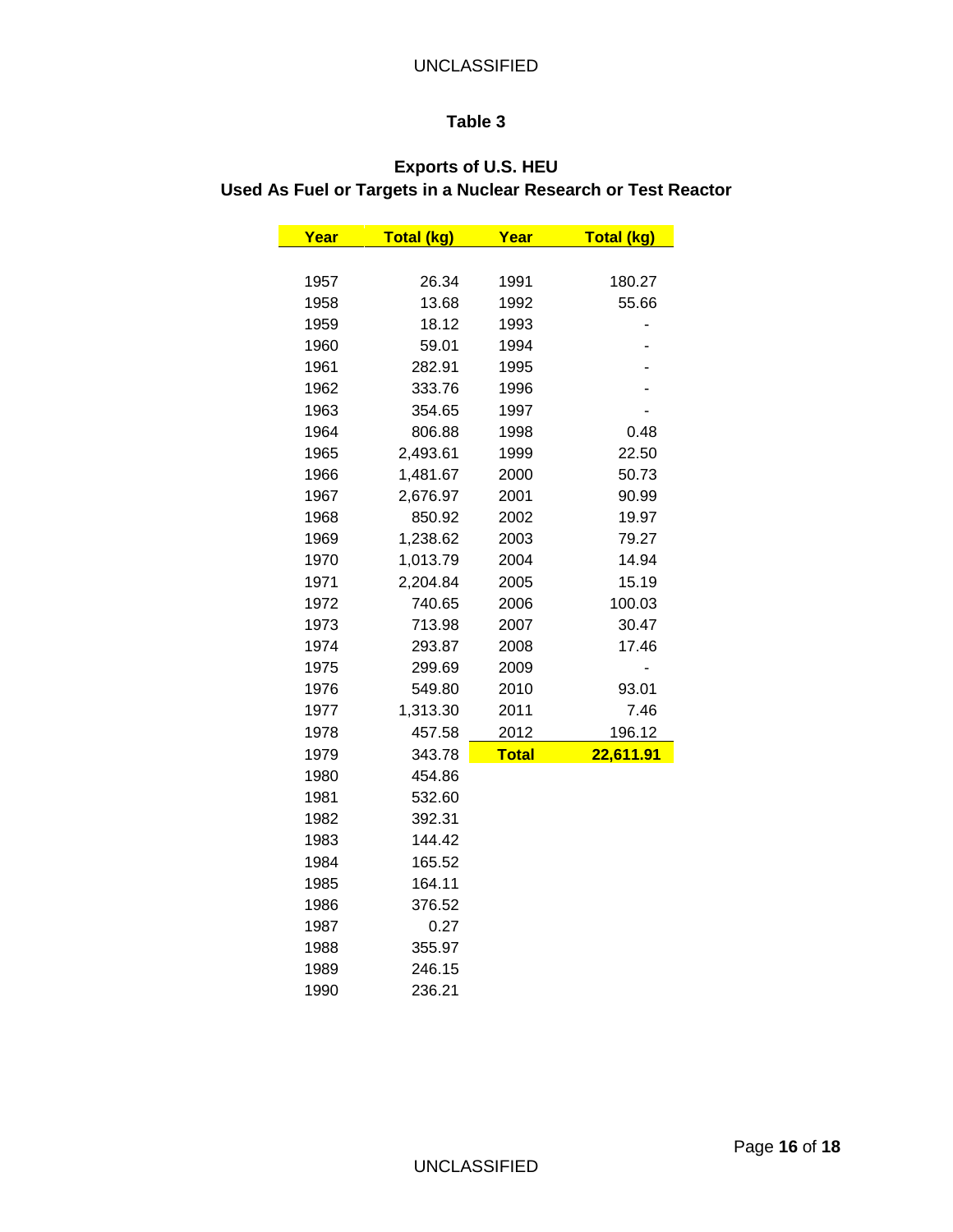# **Imports of U.S. HEU Used As Fuel or Targets in a Nuclear Research or Test Reactor**

# **(HEU returned to the United States)**

| Year | <b>Total (kg)</b> | Year         | <b>Total (kg)</b> |
|------|-------------------|--------------|-------------------|
| 1957 |                   |              |                   |
| 1958 | 1.67              | 1991         | 0.65              |
| 1959 |                   | 1992         |                   |
| 1960 | 4.25              | 1993         |                   |
| 1961 | 3.89              | 1994         | 18.66             |
| 1962 | 2.09              | 1995         | 14.25             |
| 1963 | 22.00             | 1996         | 43.66             |
| 1964 | 62.86             | 1997         | 162.65            |
| 1965 | 35.11             | 1998         | 140.99            |
| 1966 | 109.50            | 1999         | 183.65            |
| 1967 | 268.90            | 2000         | 118.45            |
| 1968 | 89.84             | 2001         | 150.44            |
| 1969 | 13.88             | 2002         | 114.59            |
| 1970 | 63.47             | 2003         | 105.75            |
| 1971 | 443.18            | 2004         | 12.94             |
| 1972 | 736.65            | 2005         | 91.08             |
| 1973 | 434.68            | 2006         | 104.27            |
| 1974 | 344.98            | 2007         | 106.15            |
| 1975 | 174.20            | 2008         | 77.48             |
| 1976 | 384.24            | 2009         | 17.42             |
| 1977 | 172.88            | 2010         | 63.99             |
| 1978 | 846.56            | 2011         | 6.69              |
| 1979 | 204.94            | 2012         | 85.60             |
| 1980 | 217.21            | <b>Total</b> | 7,691.33          |
| 1981 | 292.70            |              |                   |
| 1982 | 252.75            |              |                   |
| 1983 | 163.19            |              |                   |
| 1984 | 120.02            |              |                   |
| 1985 | 155.47            |              |                   |
| 1986 | 126.68            |              |                   |
| 1987 | 174.77            |              |                   |
| 1988 | 111.97            |              |                   |
| 1989 | 37.22             |              |                   |
| 1990 | 0.22              |              |                   |